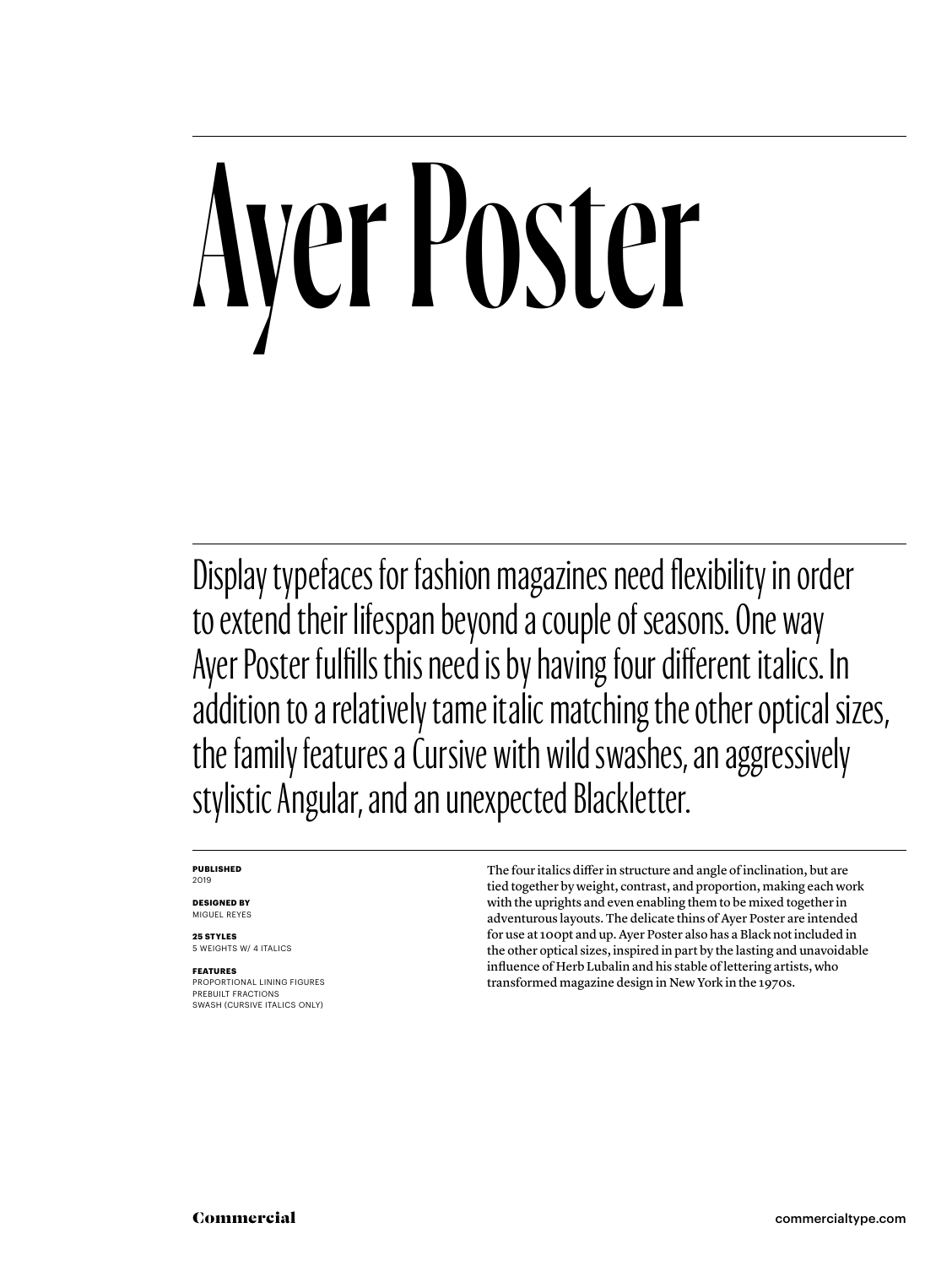Ayer Poster Regular *Ayer Poster Regular Italic* Ayer Poster Medium *Ayer Poster Medium Italic* **Ayer Poster Semibold** *Ayer Poster Semibold Italic* **Ayer Poster Bold** *Ayer Poster Bold Italic* Ayer Poster Black *Ayer Poster Black Italic*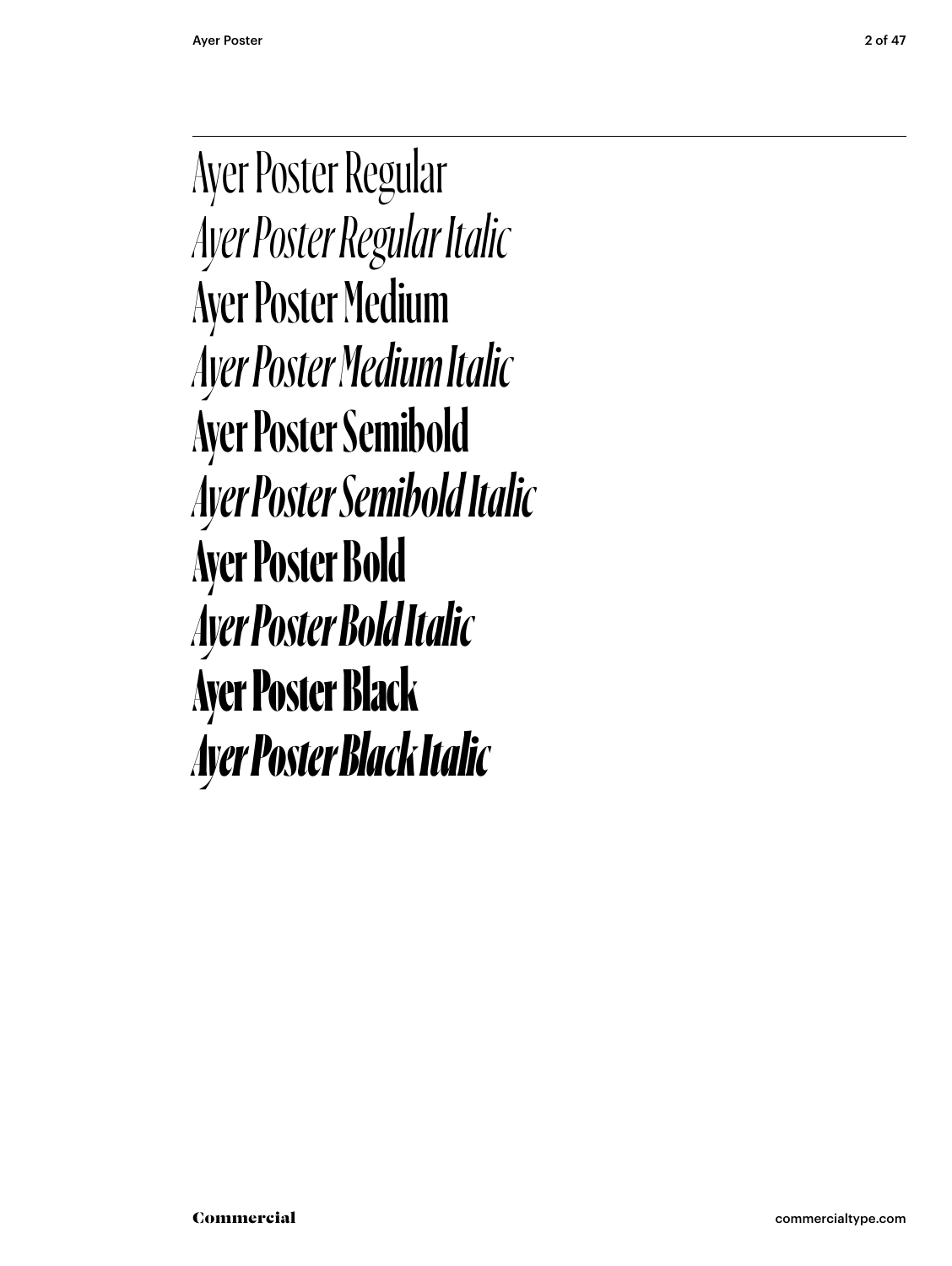*Ayer Poster Cursive Regular Italic Ayer Poster Angular Regular Italic Ayer Poster Blackletter Regular Italic Ayer Poster Cursive Medium Italic Ayer Poster Angular Medium Italic Ayer Poster Blackletter Medium Italic Ayer Poster Cursive Semibold Italic Ayer Poster Angular Semibold Italic Ayer Poster Blackletter Semibold Italic Ayer Poster Cursive Bold Italic Ayer Poster Angular Bold Italic Ayer Poster Blackletter Bold Italic Ayer Poster Cursive Black Italic Ayer Poster Angular Black Italic Ayer Poster Blackletter Black Italic*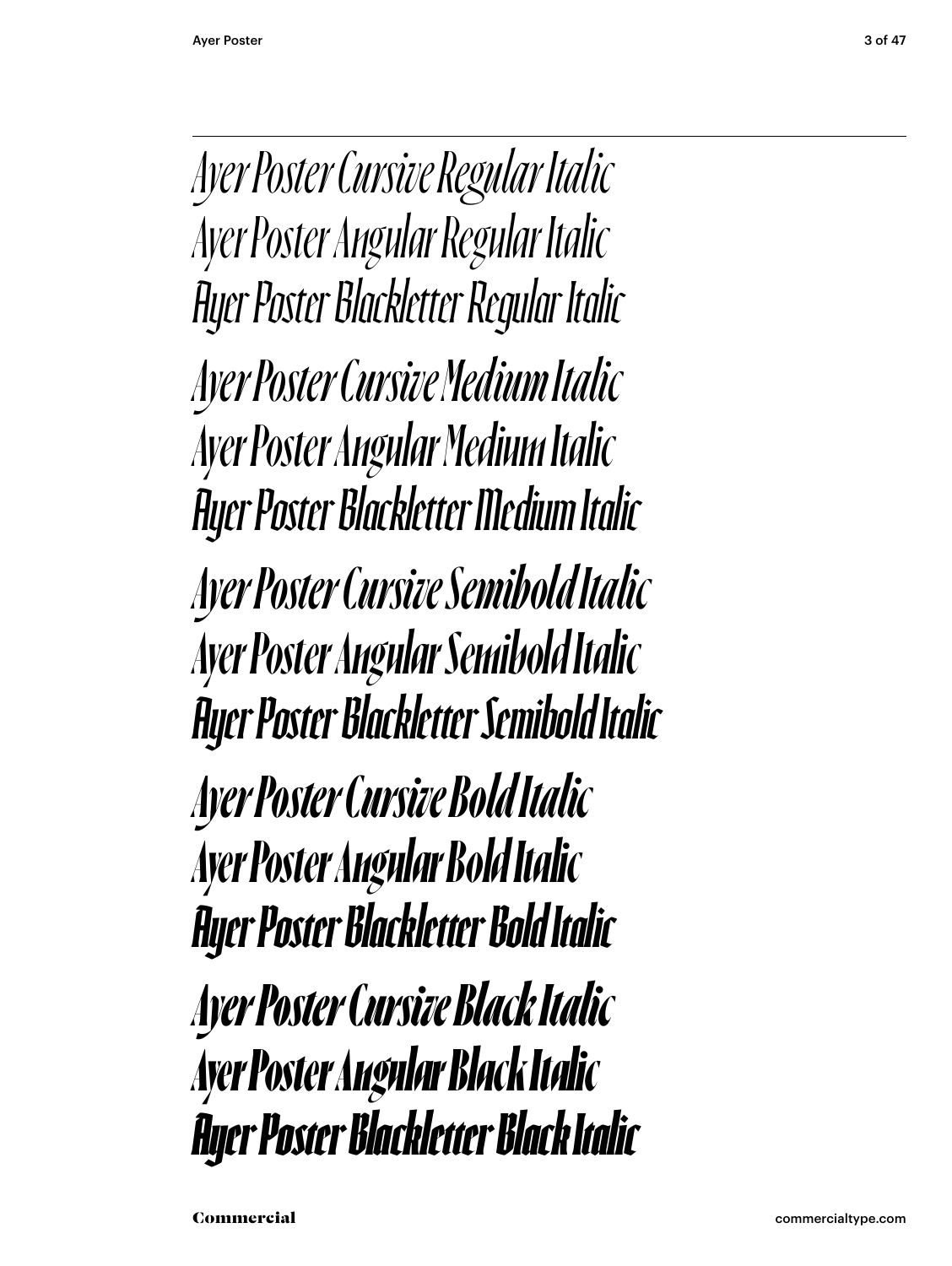#### **RECOMMENDED MINIMUM & MAXIMUM SIZES**

AYER DECK, 18 PT+ negative tracking recommended above 60 pt

Cyclical time is already dominant among the nomadic people because The same conditions repeating at every stage of this Delicate action

AYER, 50 – 100 PT

#### Eternity is within time Makes no frontiers RESTLESSNE

AYER POSTER,  100 PT+

## Grant a bold STATEMENT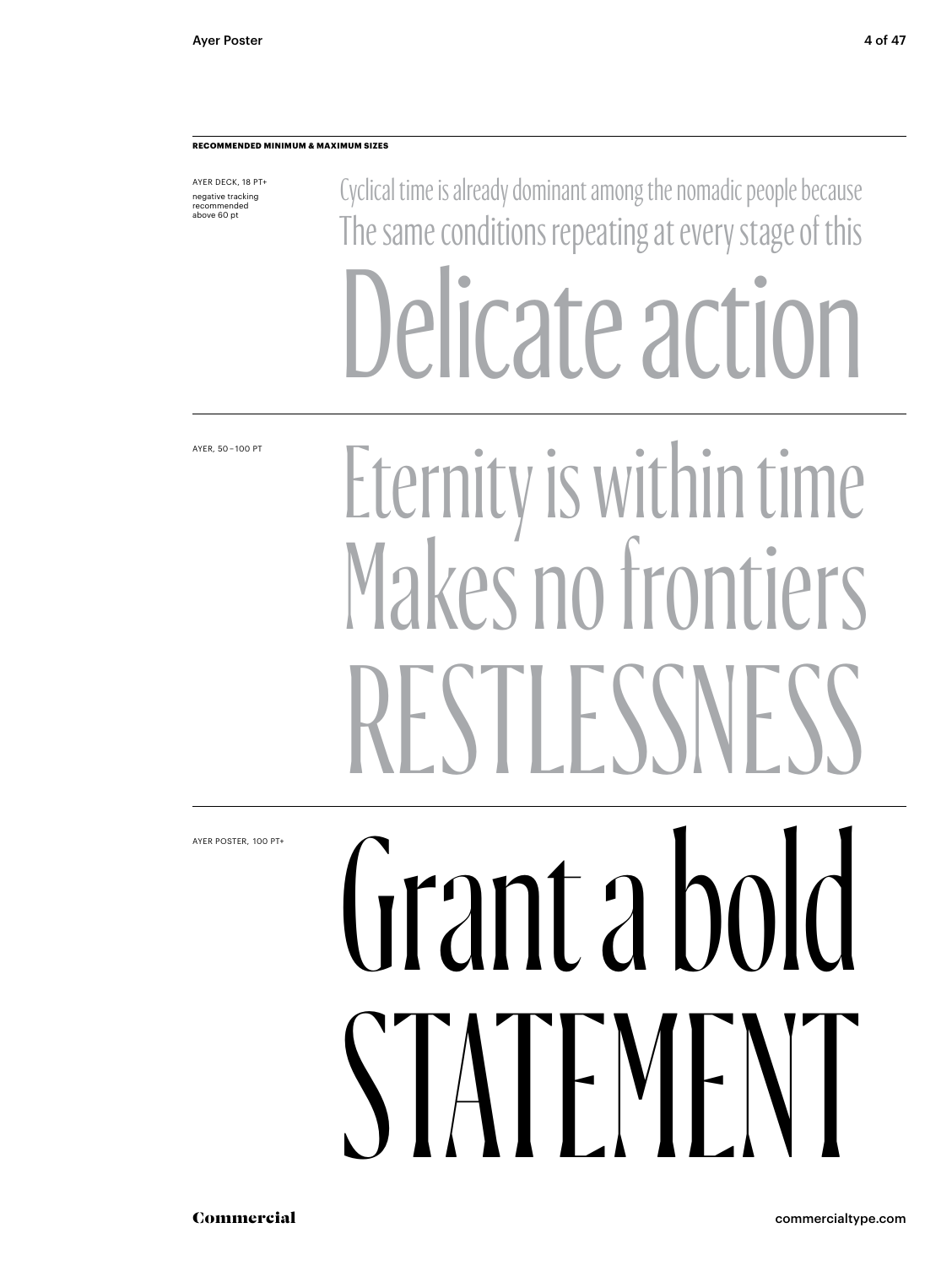## NDELIJKE<br>Iantifving Luantif

AYER POSTER REGULAR, 150 PT

## ATTEMPTED ereign

AYER POSTER MEDIUM, 150 PT [ALTERNATE g t]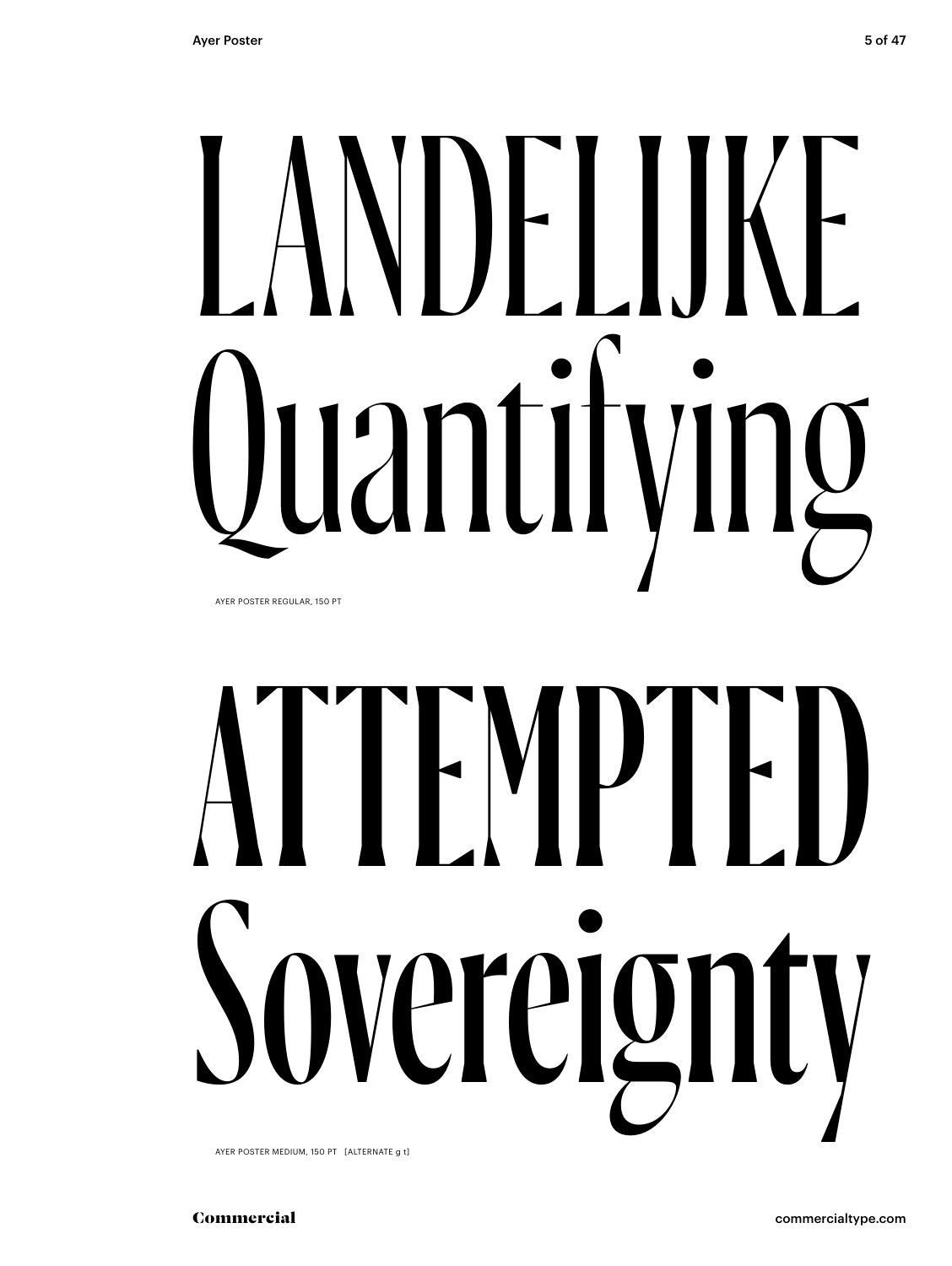## **PURVEYORS Vocalização**

AYER POSTER SEMIBOLD, 150 PT

## **TYYLILAJIT Established**

AYER POSTER BOLD, 150 PT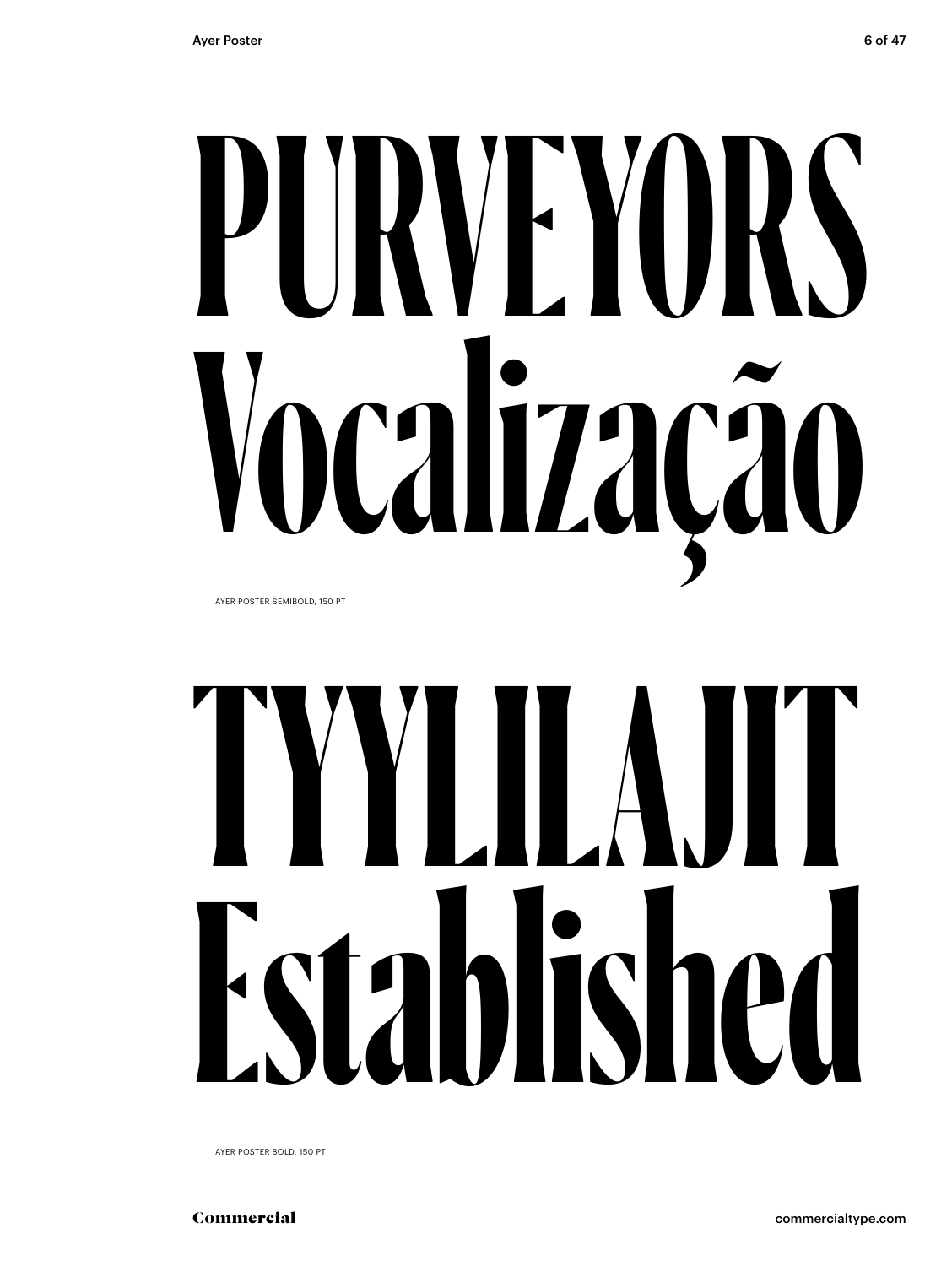## NOMINATOR Instrucción

AYER POSTER BLACK, 150 PT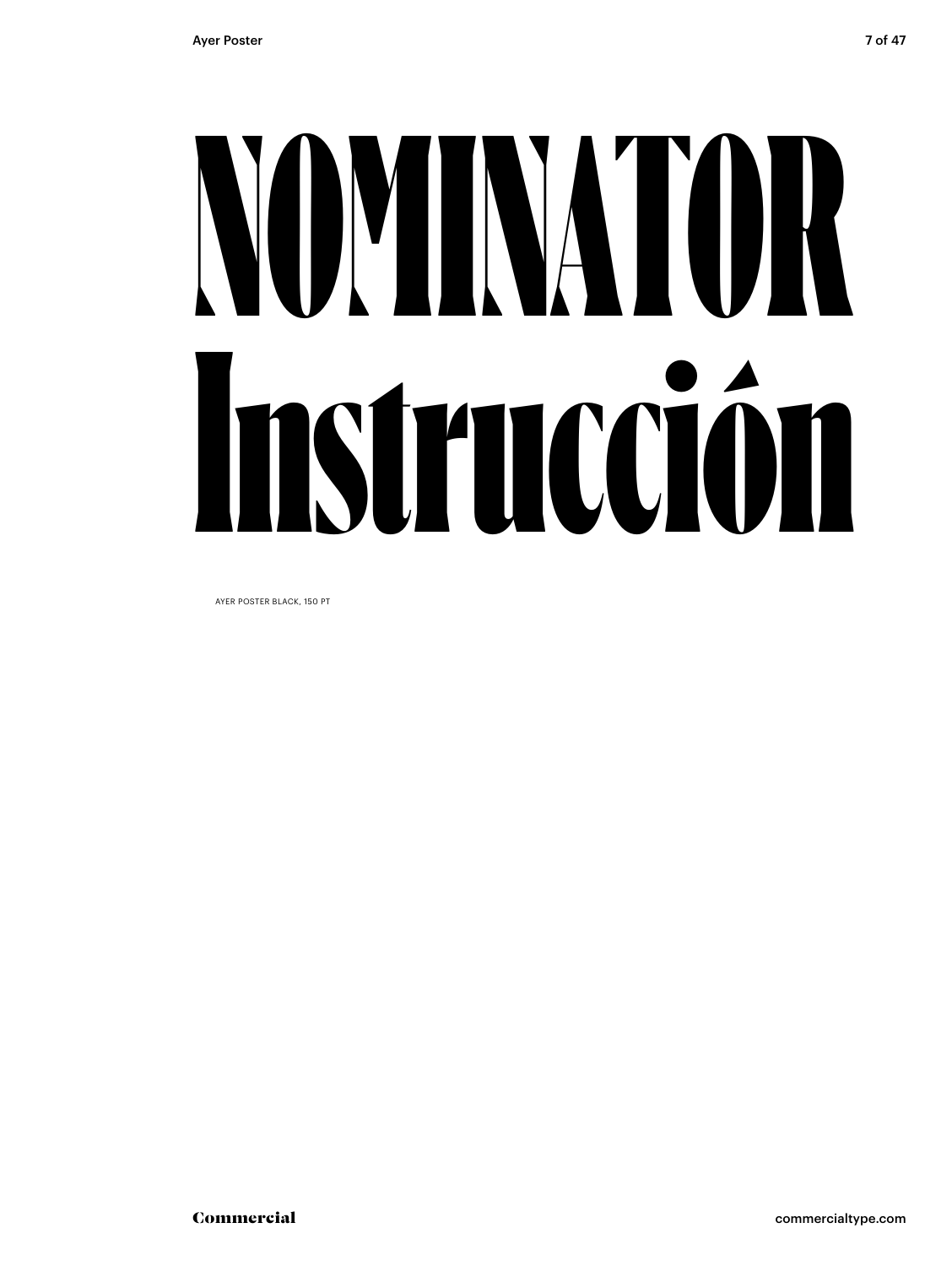### *MÅLNINGEN Huejotzingo* AYER POSTER REGULAR ITALIC, 150 PT



AYER POSTER CURSIVE REGULAR ITALIC, 150 PT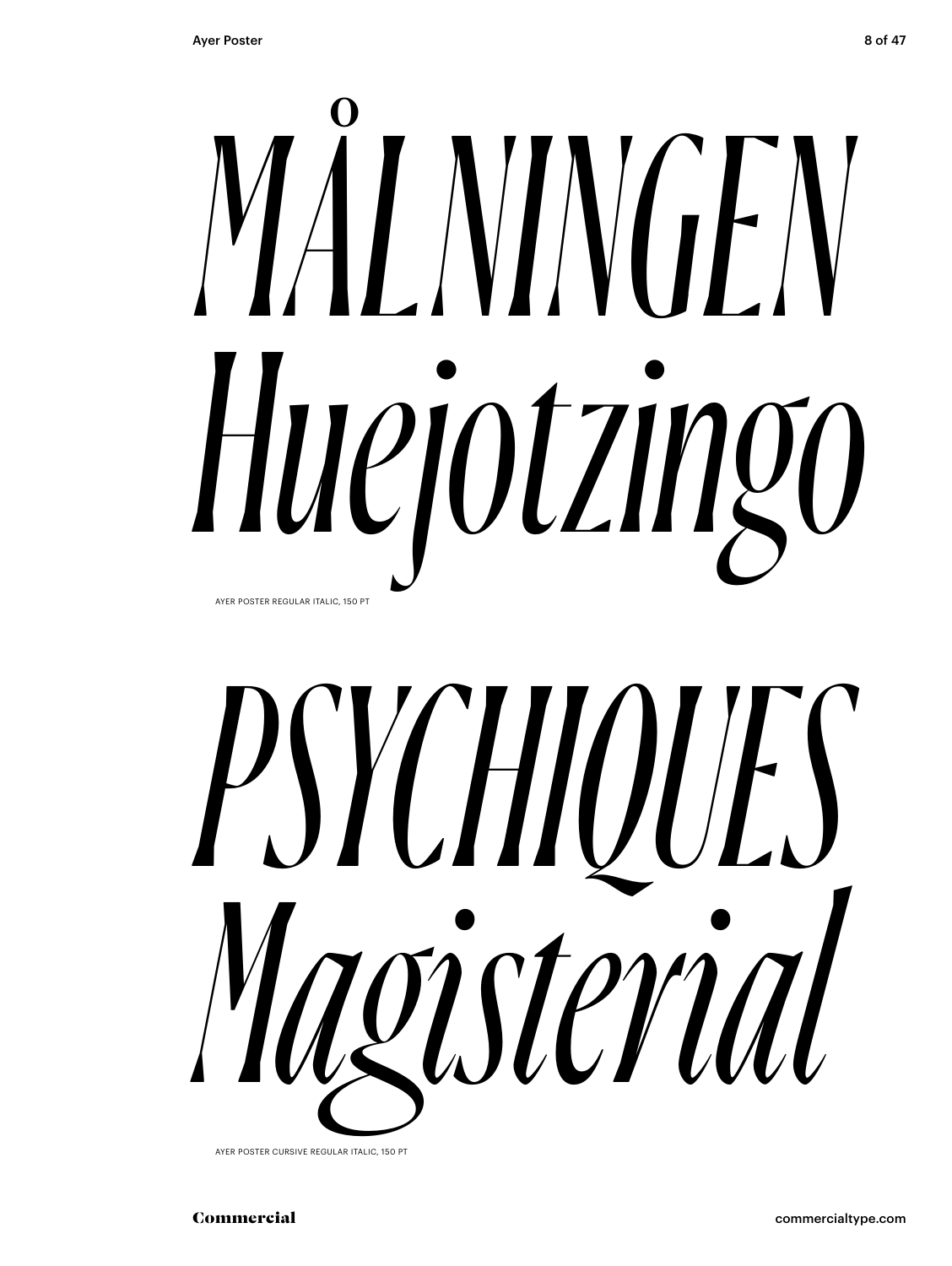## *JAMONCILLO Quilòmetres*

AYER POSTER ANGULAR REGULAR ITALIC, 150 PT

# *SKÚSENOSTI Incorporates*

AYER POSTER BLACKLETTER REGULAR ITALIC, 150 PT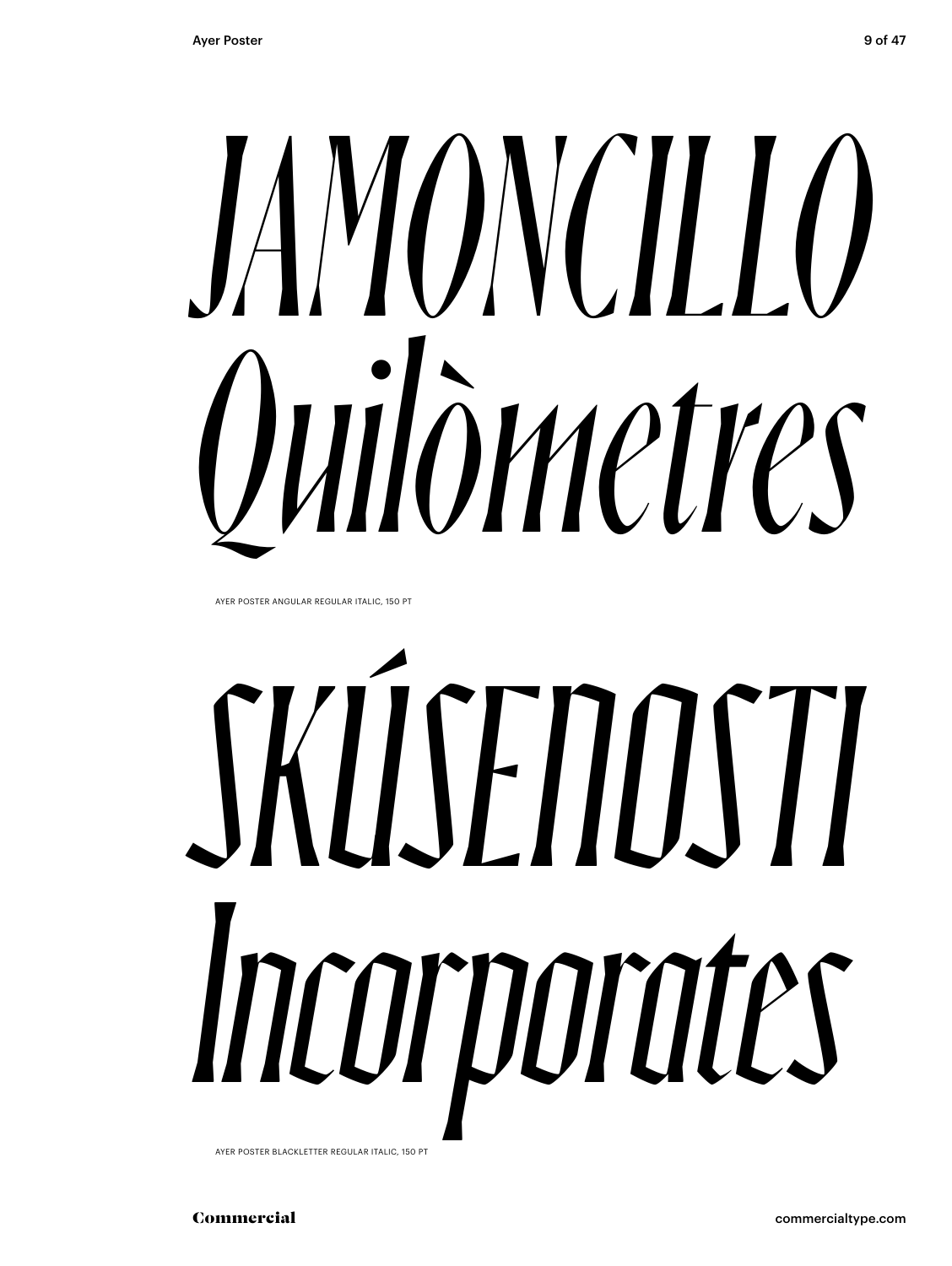## *DELICATELY Noteworthy*

AYER POSTER MEDIUM ITALIC, 150 PT [ALTERNATE e]

*PSYCHIQUES Misterioasă*

AYER POSTER CURSIVE MEDIUM ITALIC, 150 PT [SWASH E M P Q]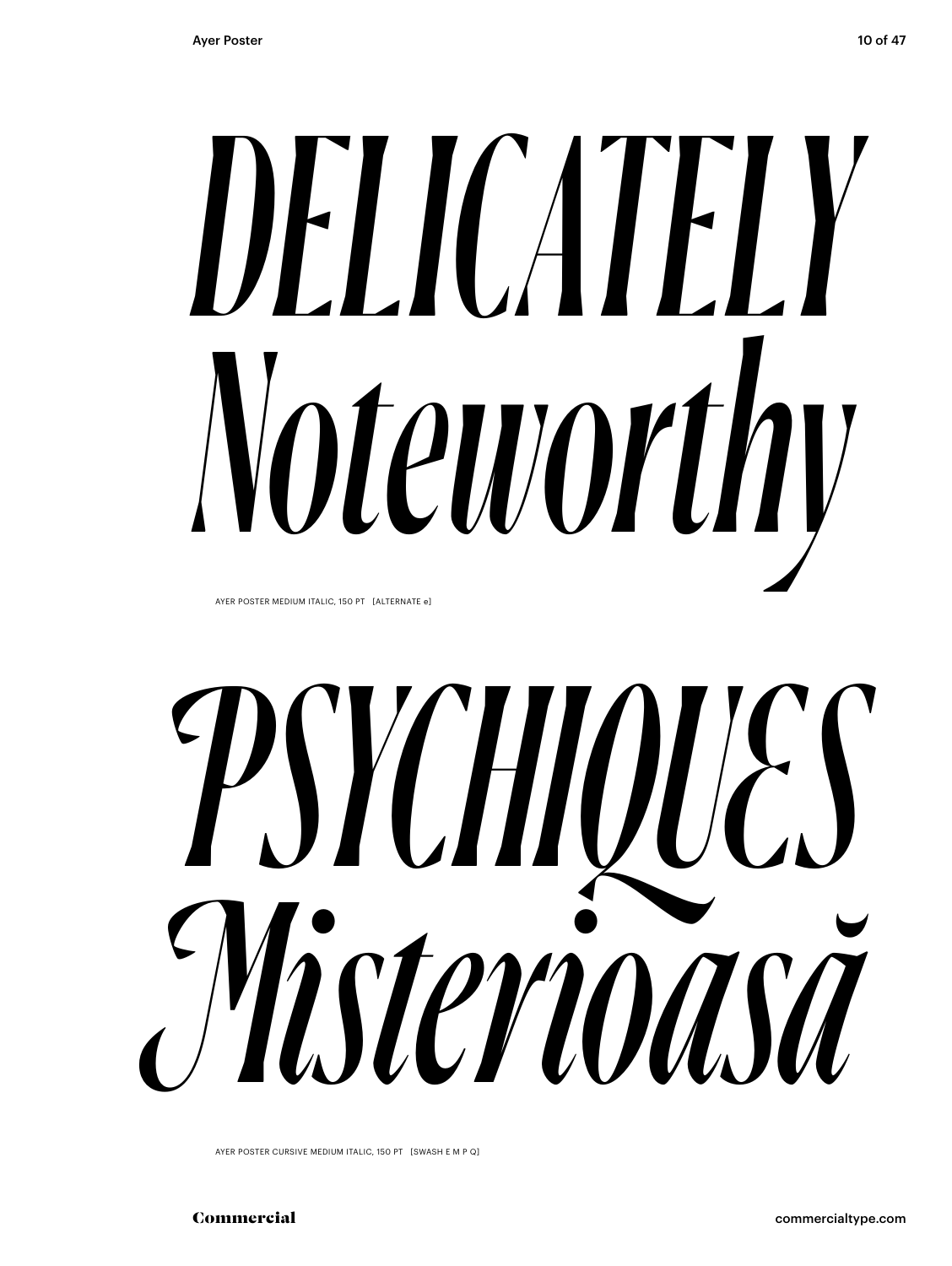

AYER POSTER ANGULAR MEDIUM ITALIC, 150 PT

## *TALAISIGAN Referencings*

AYER POSTER BLACKLETTER MEDIUM ITALIC, 150 PT

Commercial commercialtype.com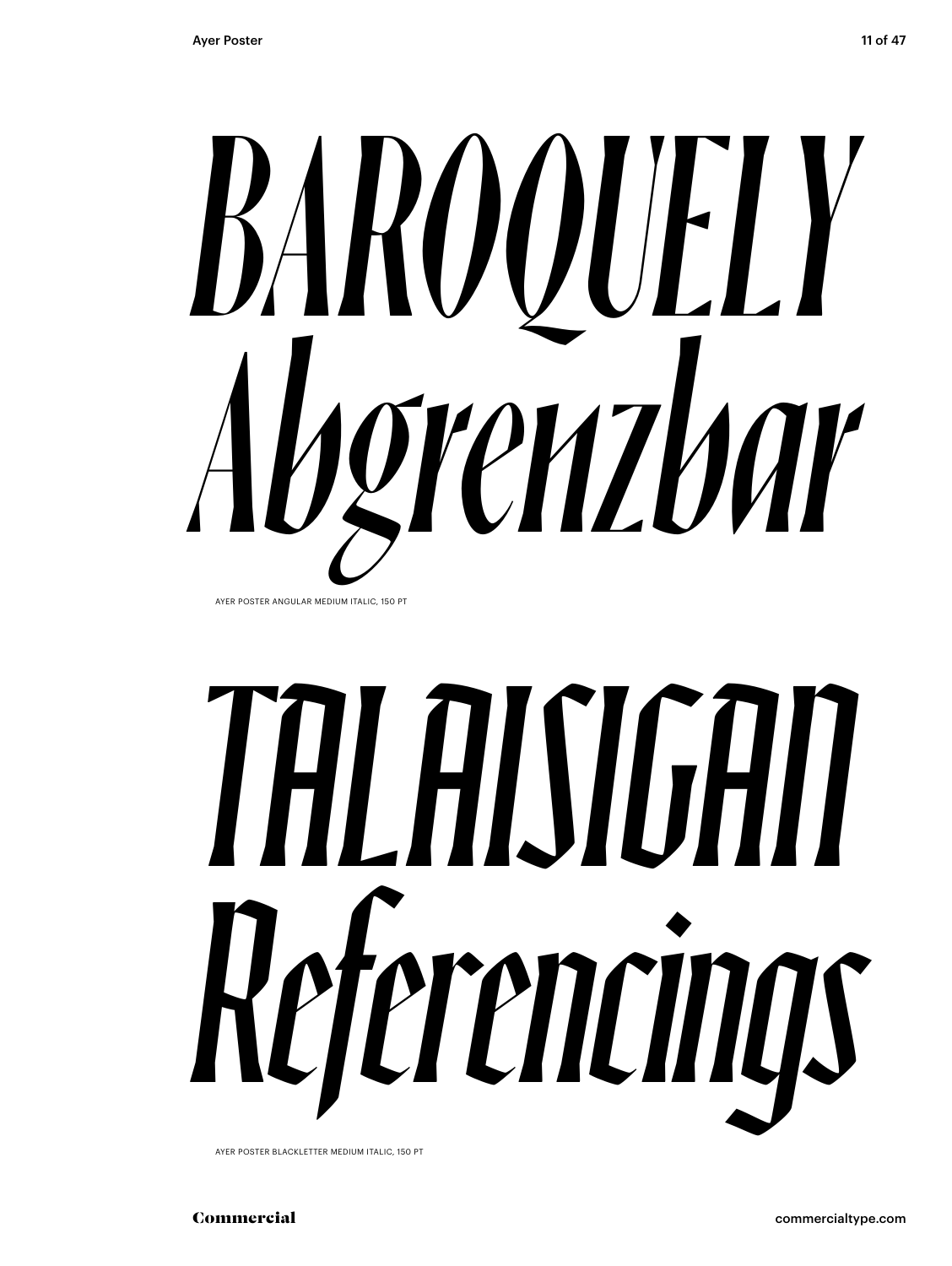### *EXCHANGED Començava* AYER POSTER SEMIBOLD ITALIC, 150 PT [ALTERNATE e]



AYER POSTER CURSIVE SEMIBOLD ITALIC, 150 PT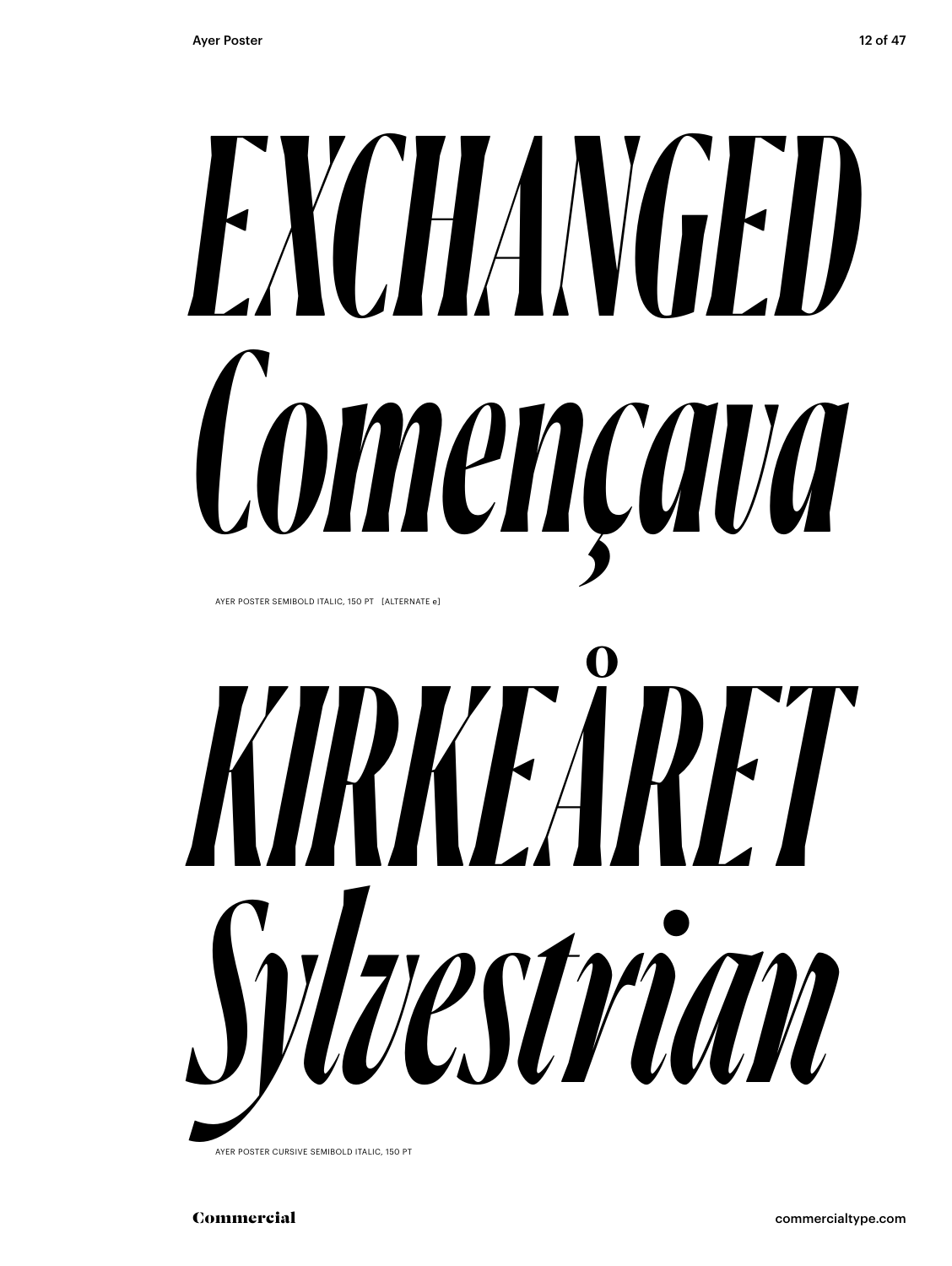

AYER POSTER ANGULAR SEMIBOLD ITALIC, 150 PT [ALTERNATE e g t z]

## *EVIDENCING Fashionistas*

AYER POSTER BLACKLETTER SEMIBOLD ITALIC, 150 PT [ALTERNATE a]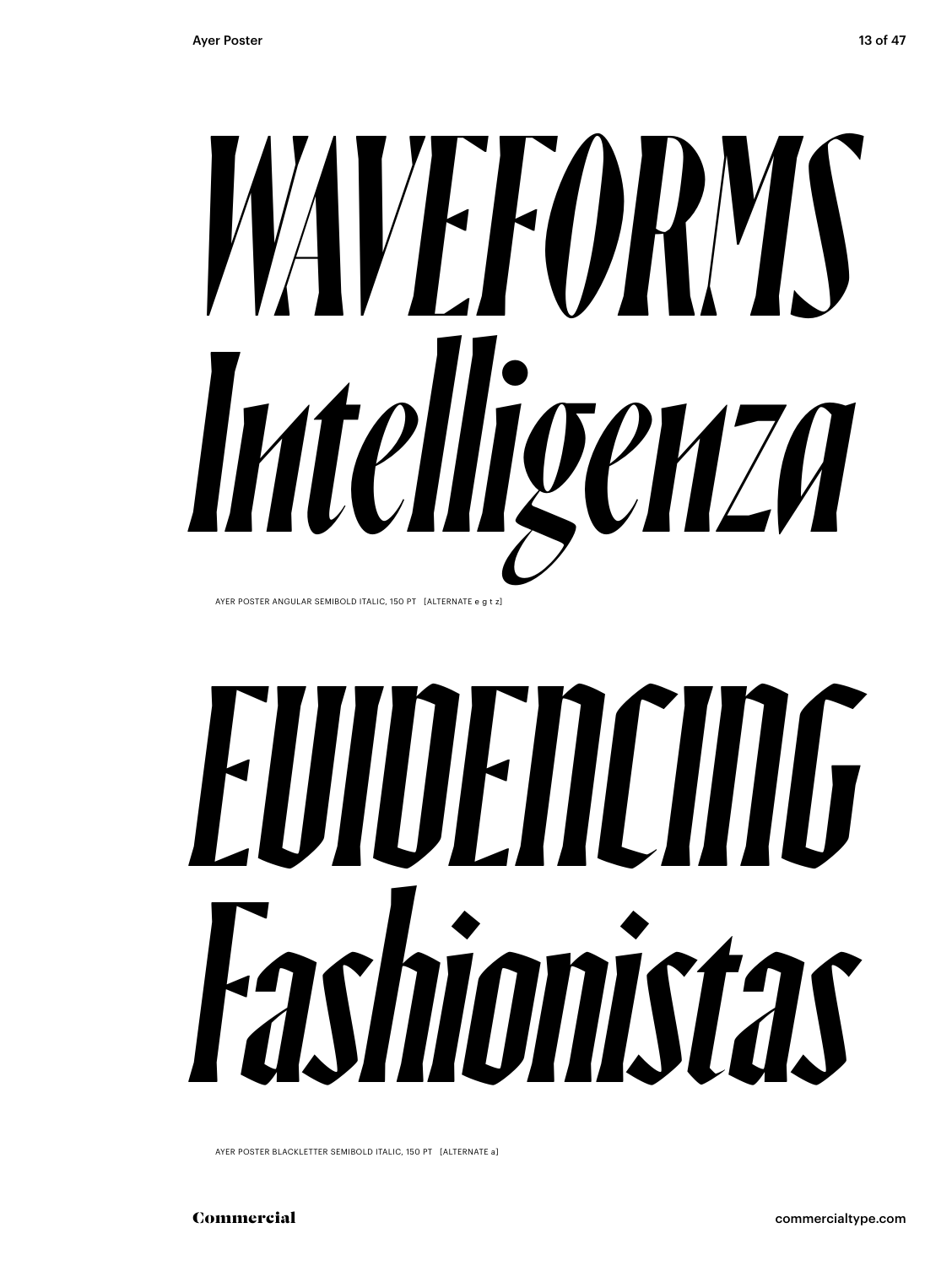## *COMPOSERS Gihulagway*

AYER POSTER BOLD ITALIC, 150 PT [ALTERNATE g w y]



AYER POSTER CURSIVE BOLD ITALIC, 150 PT [ALTERNATE A g t v y]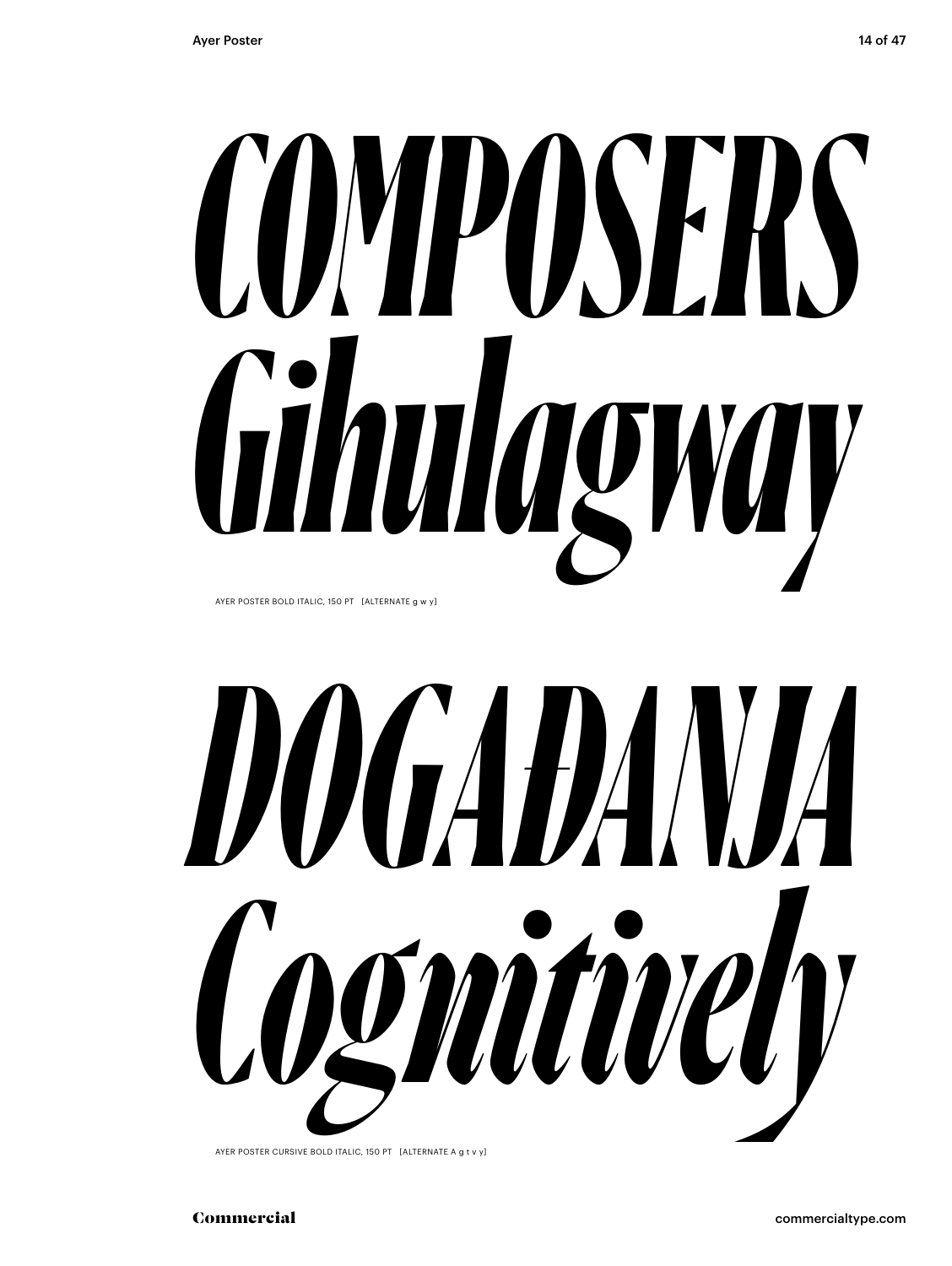

AYER POSTER ANGULAR BOLD ITALIC, 150 PT [ALTERNATE A W]

## *PANORAMAS Glassmaker*

AYER POSTER BLACKLETTER BOLD ITALIC, 150 PT [ALTERNATE A M N]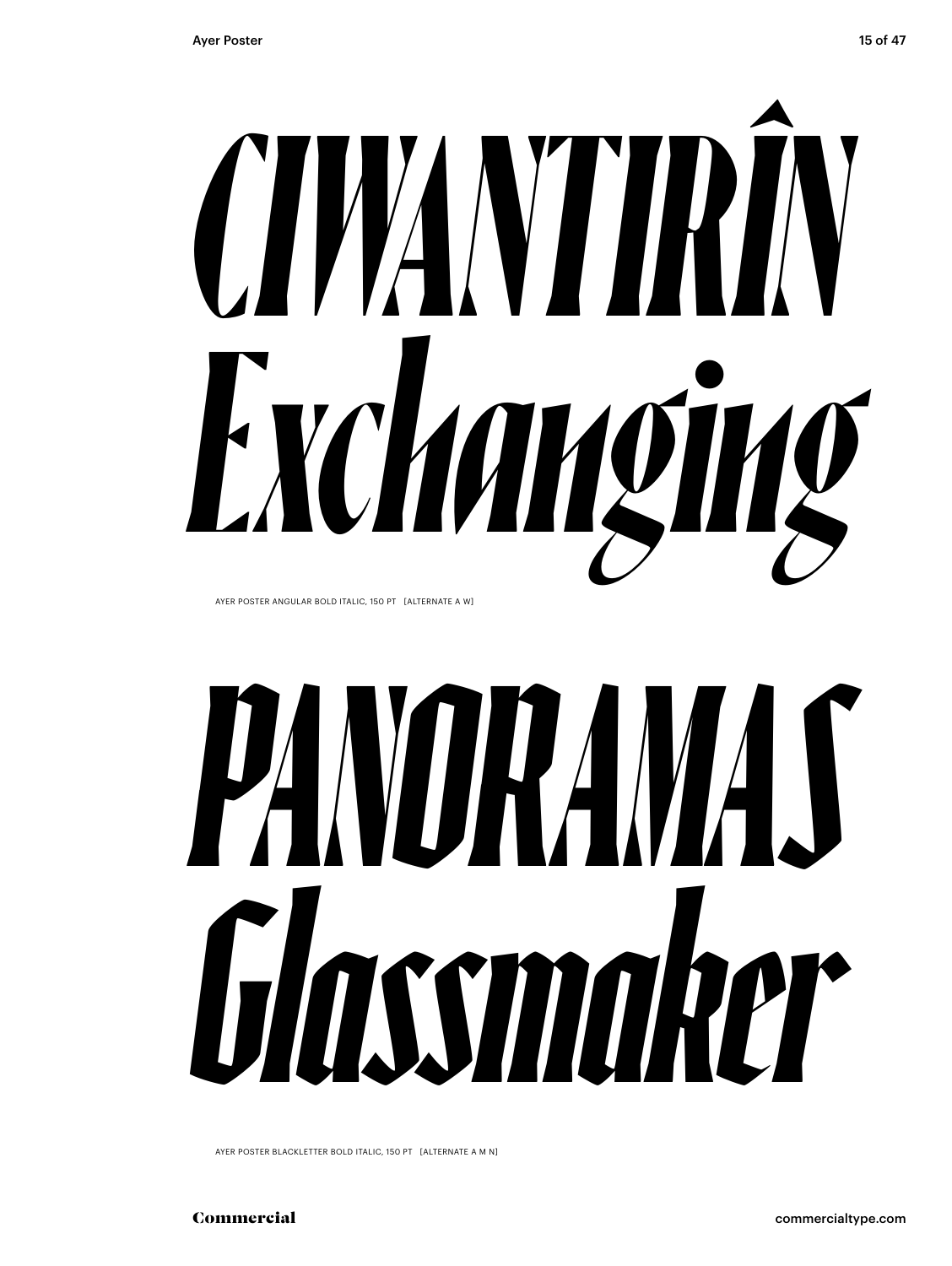



AYER POSTER CURSIVE BLACK ITALIC, 150 PT [TITLING ALTERNATE N, SWASH A k, ALTERNATE v]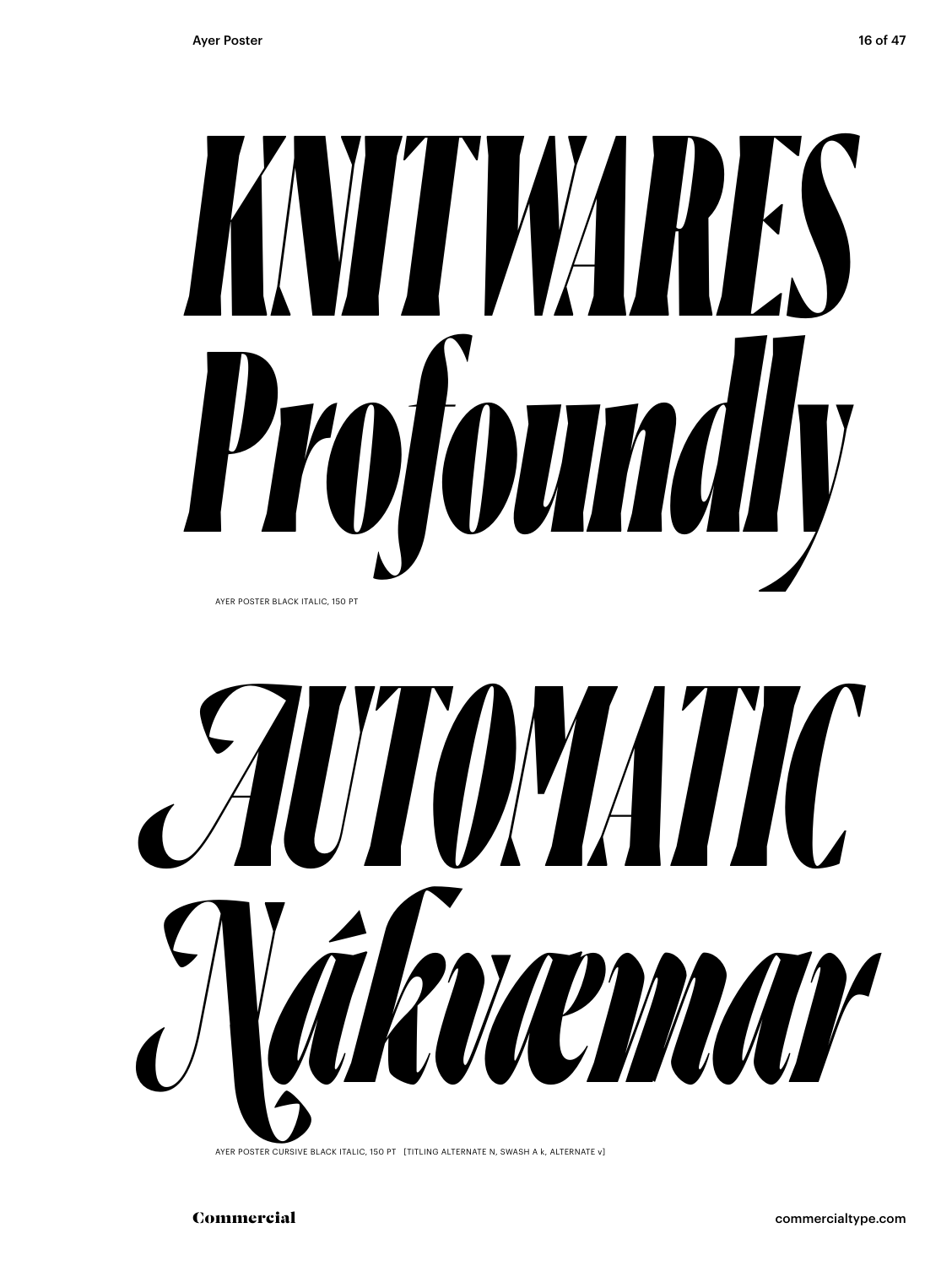

AYER POSTER BLACKLETTER BLACK ITALIC, 150 PT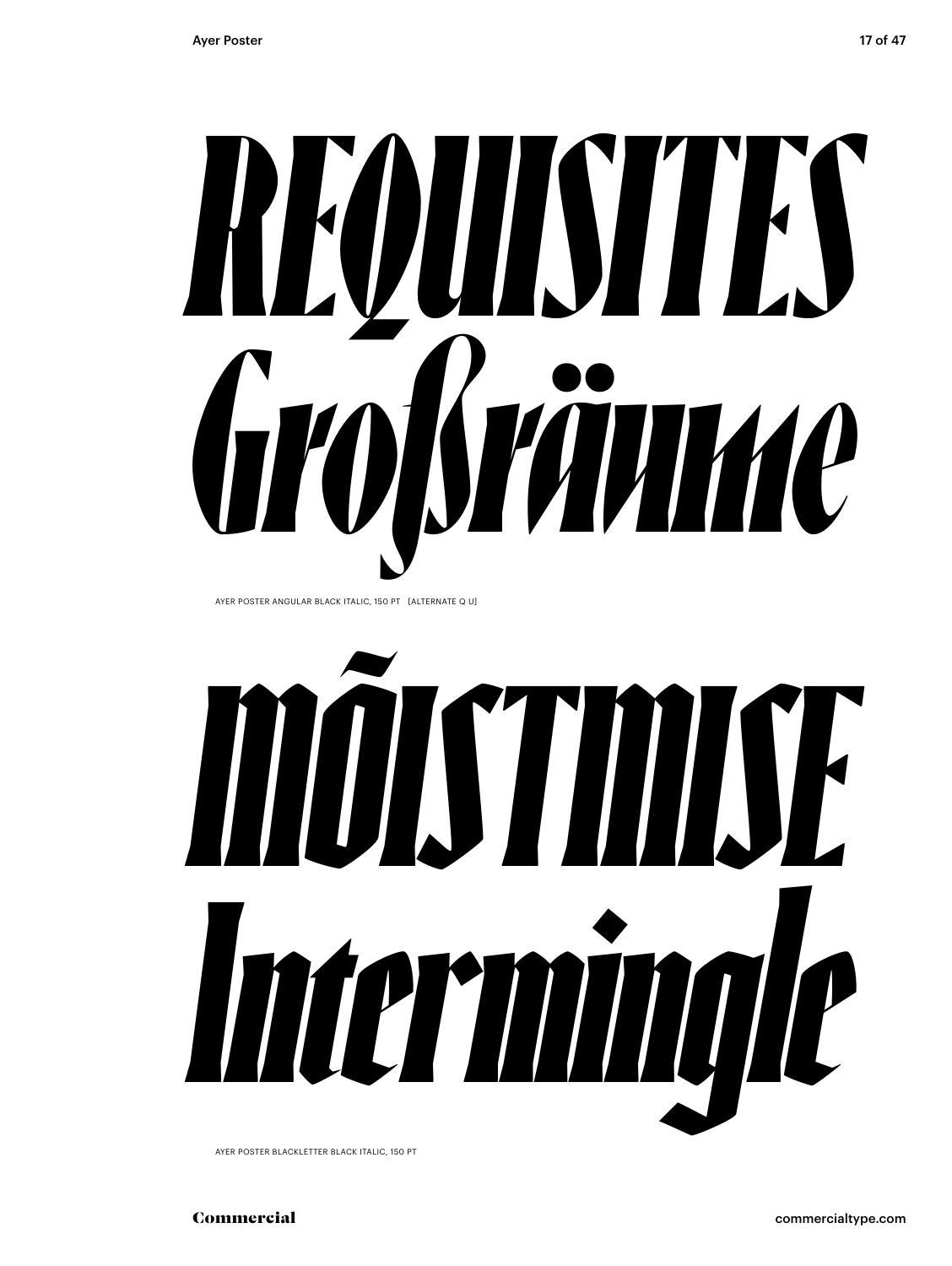#### Vasútvonalat és a 1927 BEST SELLER Culinar y Institute AYER POSTER REGULAR, 100 PT

### Rumor circulated FRÅN LÅNGT HÄ As Novas Estações

AYER POSTER MEDIUM, 100 PT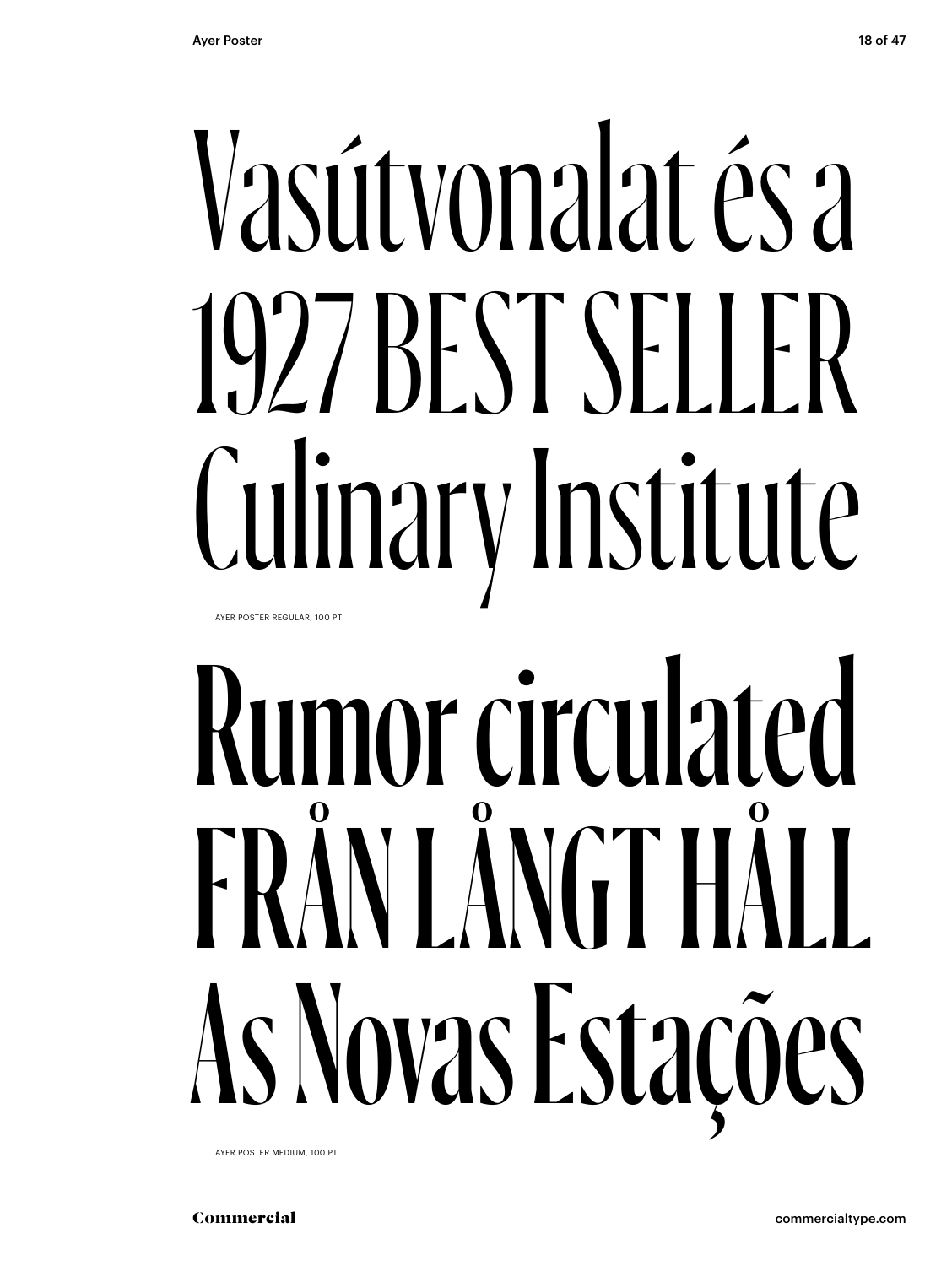#### **Frenzied decades ZIJN ONDER MEER New Spring Styles Tu niekoľ ko osád CREATIVE SEQUEL Inauguré en 2019** AYER POSTER SEMIBOLD, 100 PT

AYER POSTER BOLD, 100 PT [ALTERNATE e 1 2 9]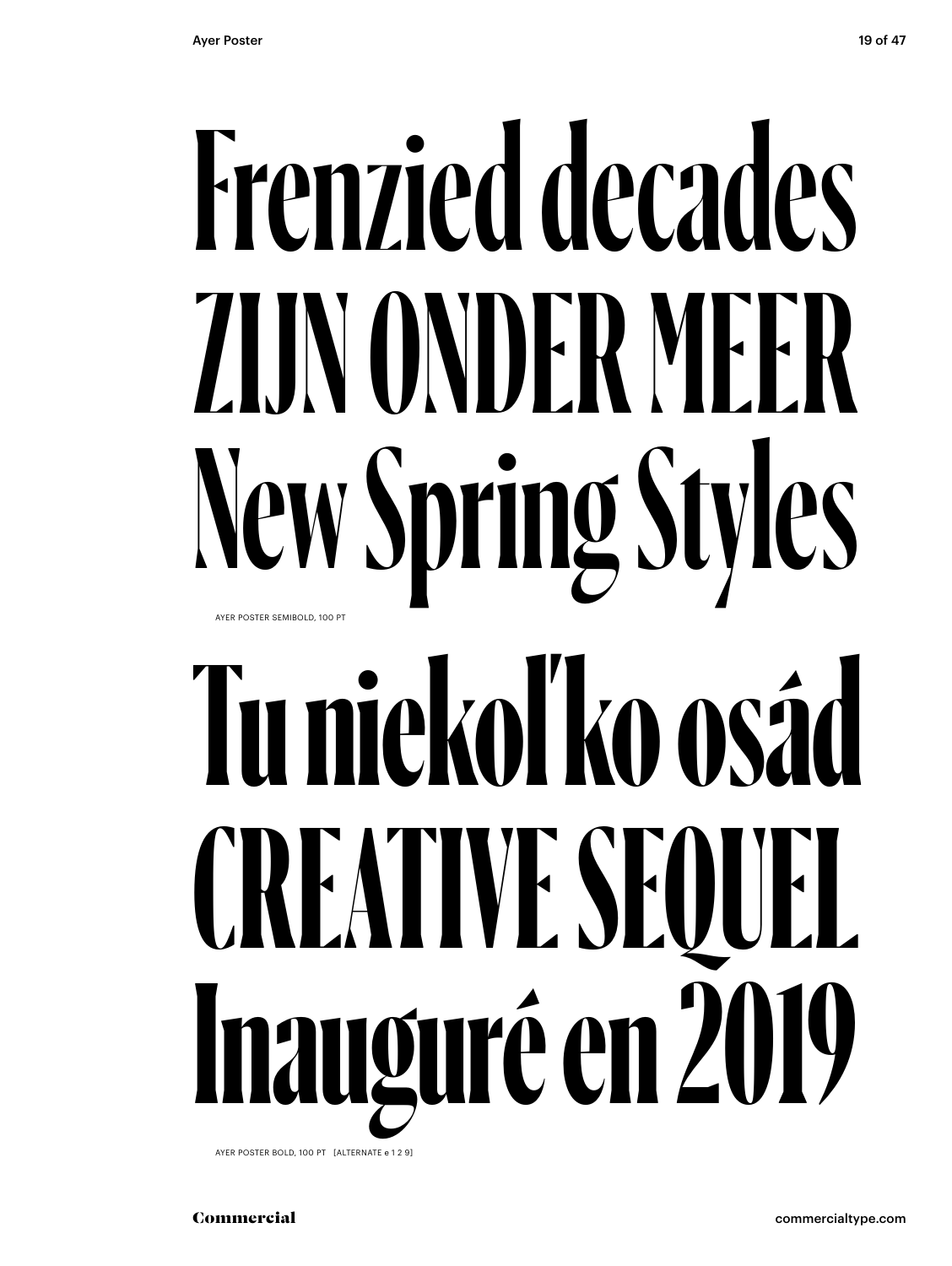### Trošinski izloženi COMUNE ITALIANO Record-breaking

AYER POSTER BLACK, 100 PT [ALTERNATE e g z]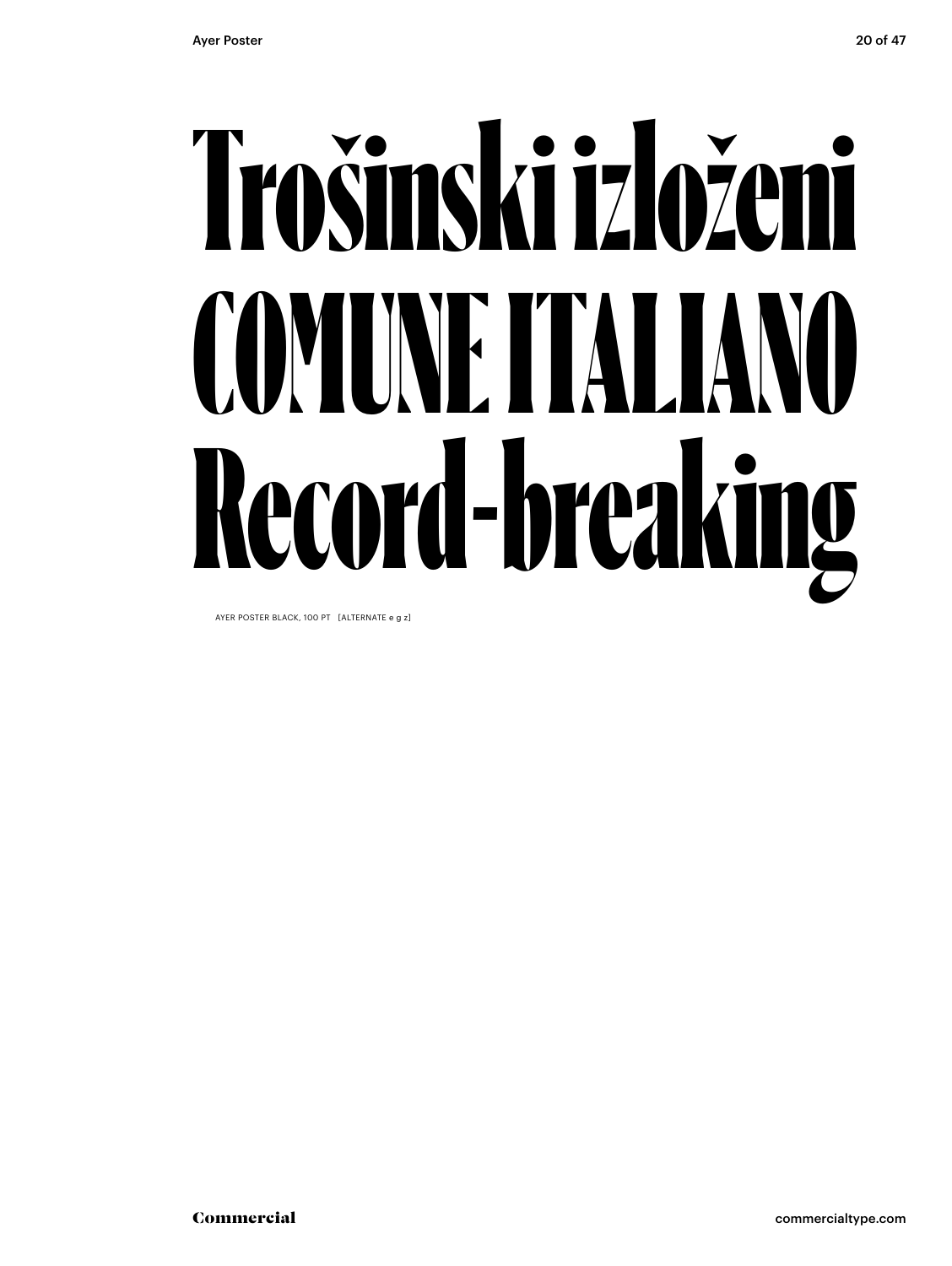



AYER POSTER CURSIVE REGULAR ITALIC, 100 PT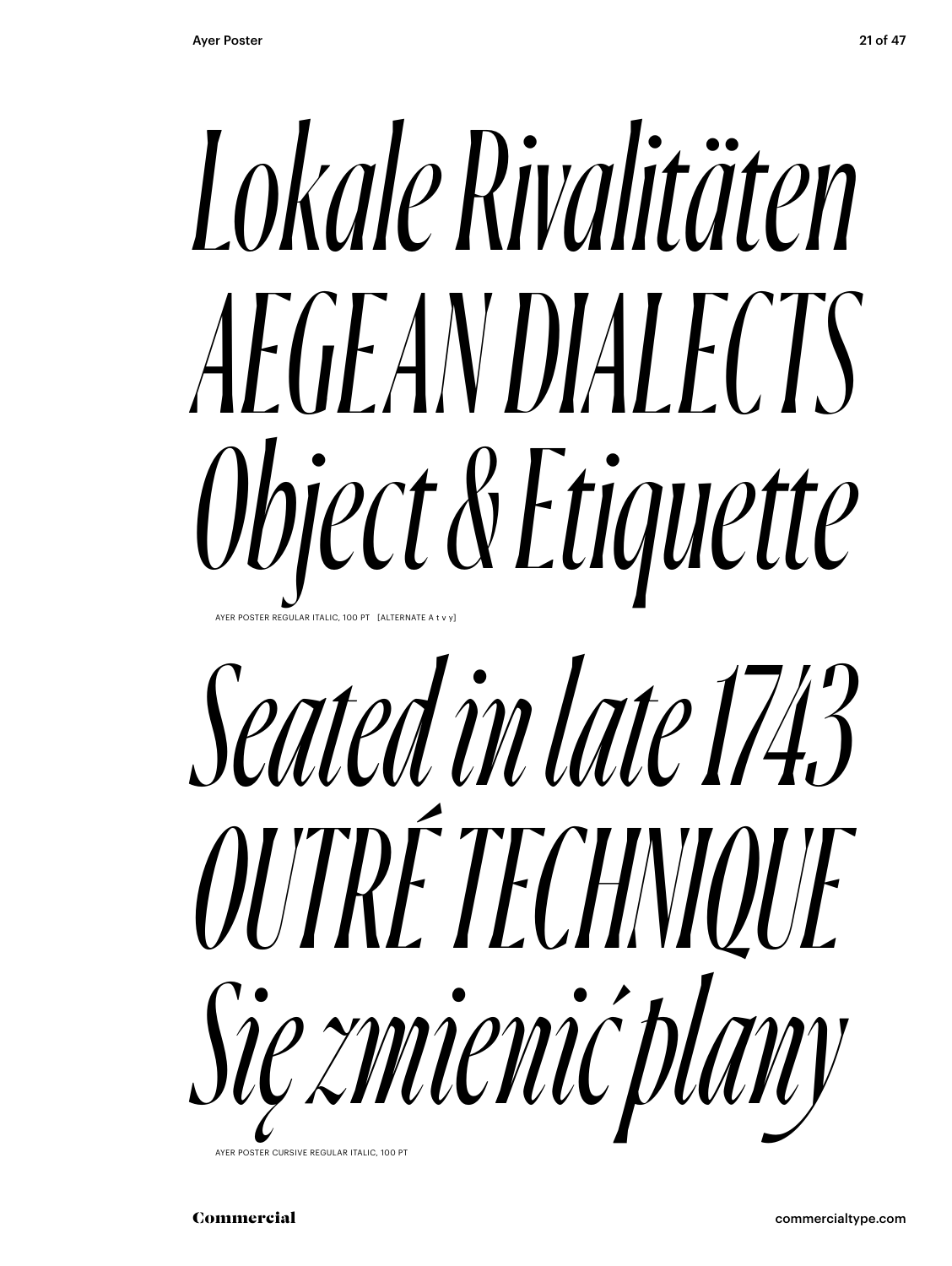

AYER POSTER ANGULAR REGULAR ITALIC, 100 P

### *Artisanal traditions CLAIM EXEMPTION Sajarah bisa tinemu*

BLACKLETTER REGULAR ITALIC, 100 PT [ALTERNATE M N]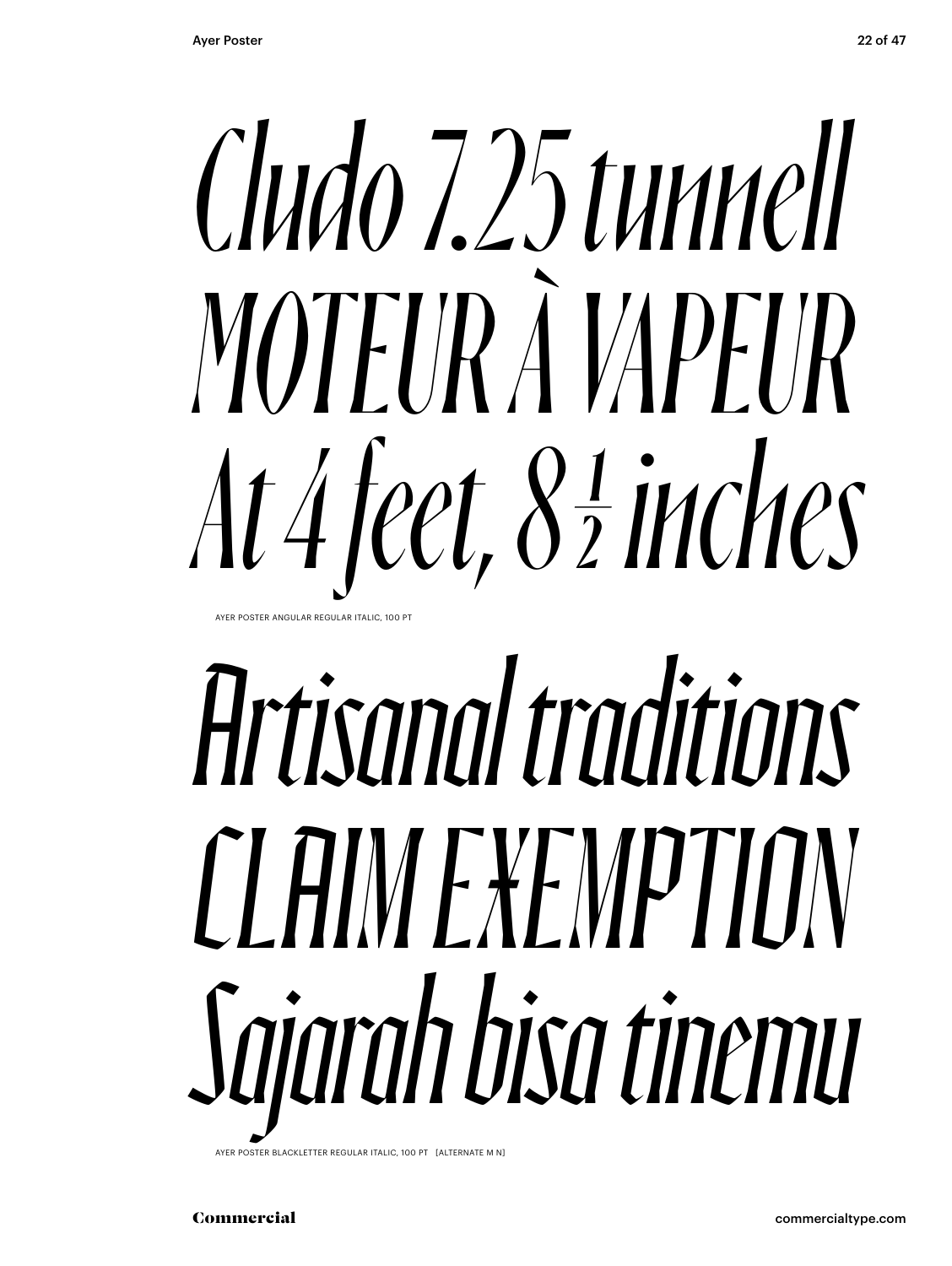#### *The Pacific Shores ZUEN IRAKURTZEN Des Weißen Vogels* AYER POSTER MEDIUM ITALIC, 100 PT



AYER POSTER CURSIVE MEDIUM ITALIC, 100 PT [SWASH A E R S T V h l, ALTERNATE A e g t æ]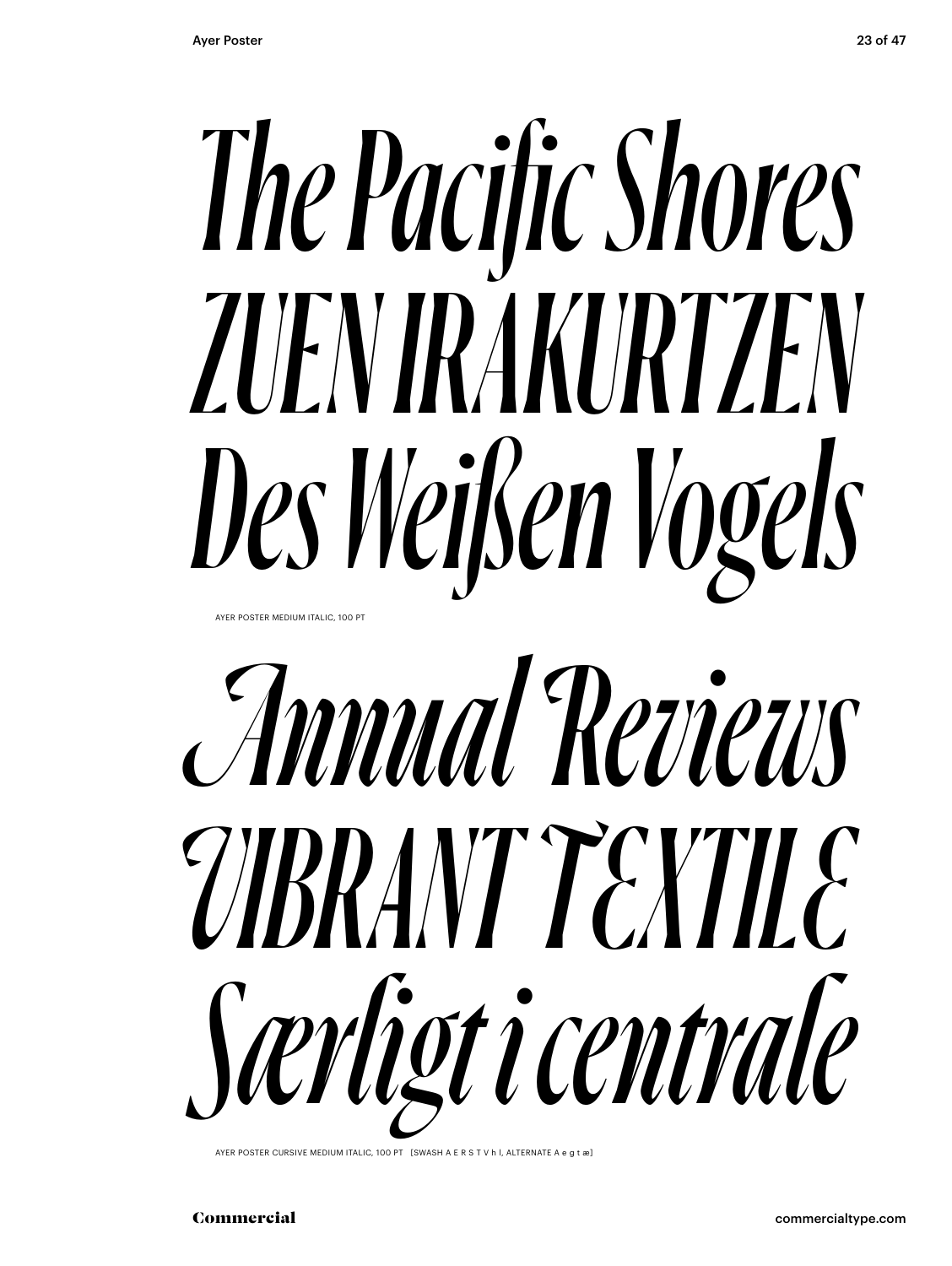#### *Cuxa orixe débese ICONIC BRASSERIE Precisely machine* AYER POSTER ANGULAR MEDIUM ITALIC, 100 PT

### *Akdeniz İklimindeki VIER HISTORISCHE Old experiental film*

AYER POSTER BLACKLETTER MEDIUM ITALIC, 100 PT [ALTERNATE A]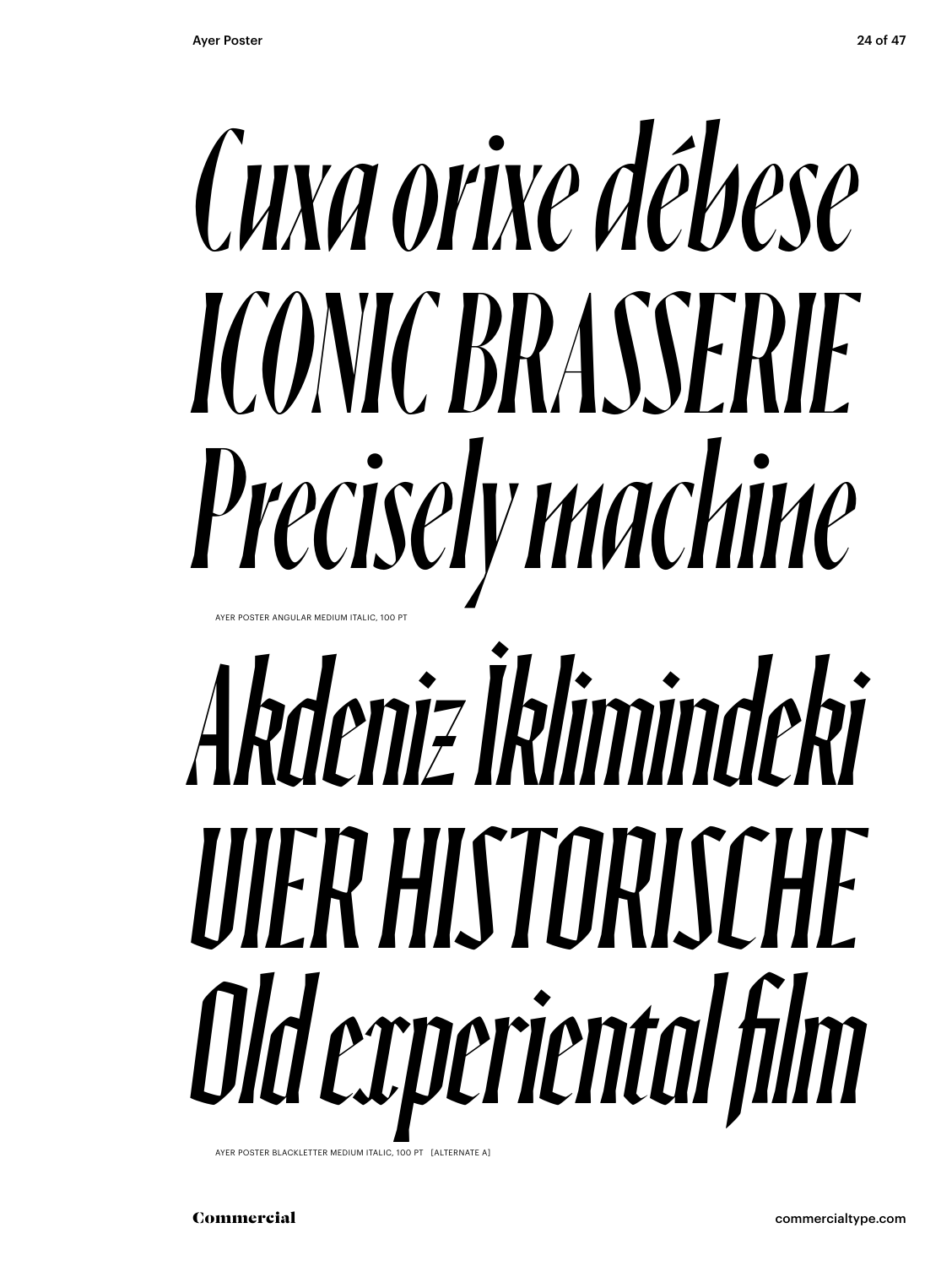### *Tuon valloituksen BEAT JAZZ IN 1960 Aesthetic & Spirit*

AYER POSTER SEMIBOLD ITALIC, 100 PT [ALTERNATE A Z e t &]



AYER POSTER CURSIVE SEMIBOLD ITALIC, 100 PT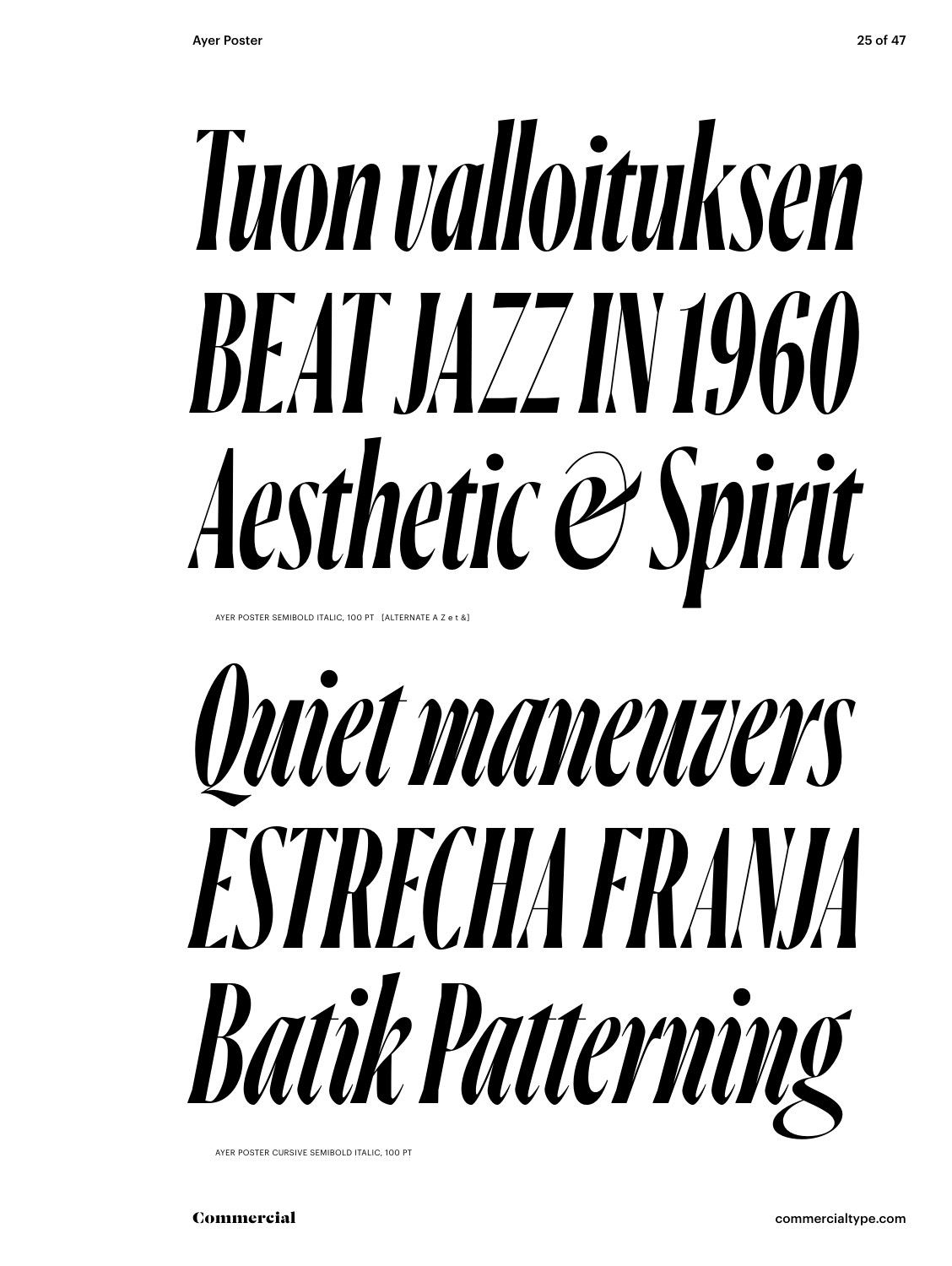

### *Wine Connoisseurs GLOBAL ECONOMY Kasutusele võetud*

AYER POSTER BLACKLETTER SEMIBOLD ITALIC, 100 PT [ALTERNATE M N]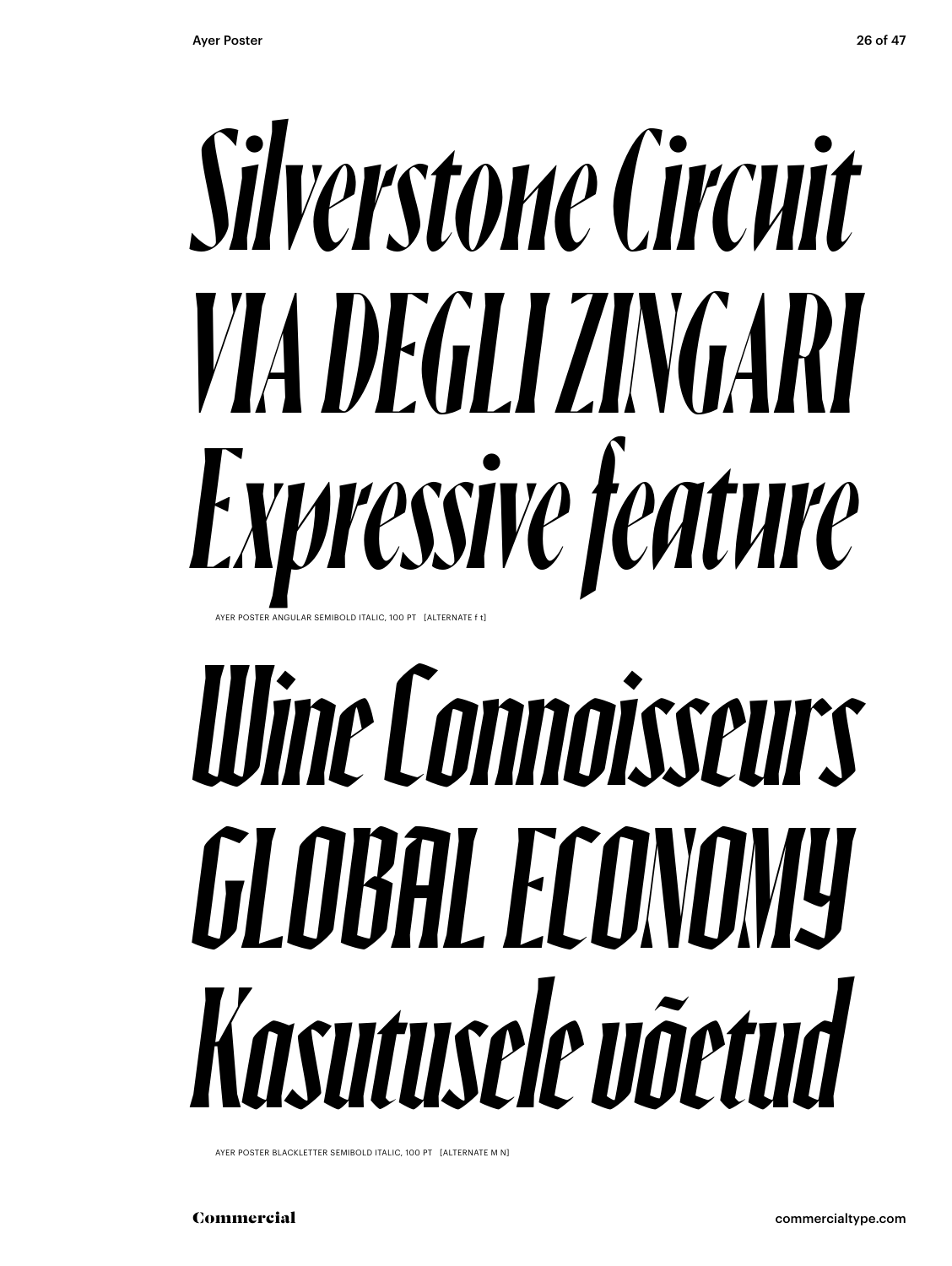

*Bedrijf genomen*

AYER POSTER CURSIVE BOLD ITALIC, 100 PT [SWASH B D E N V, ALTERNATE f]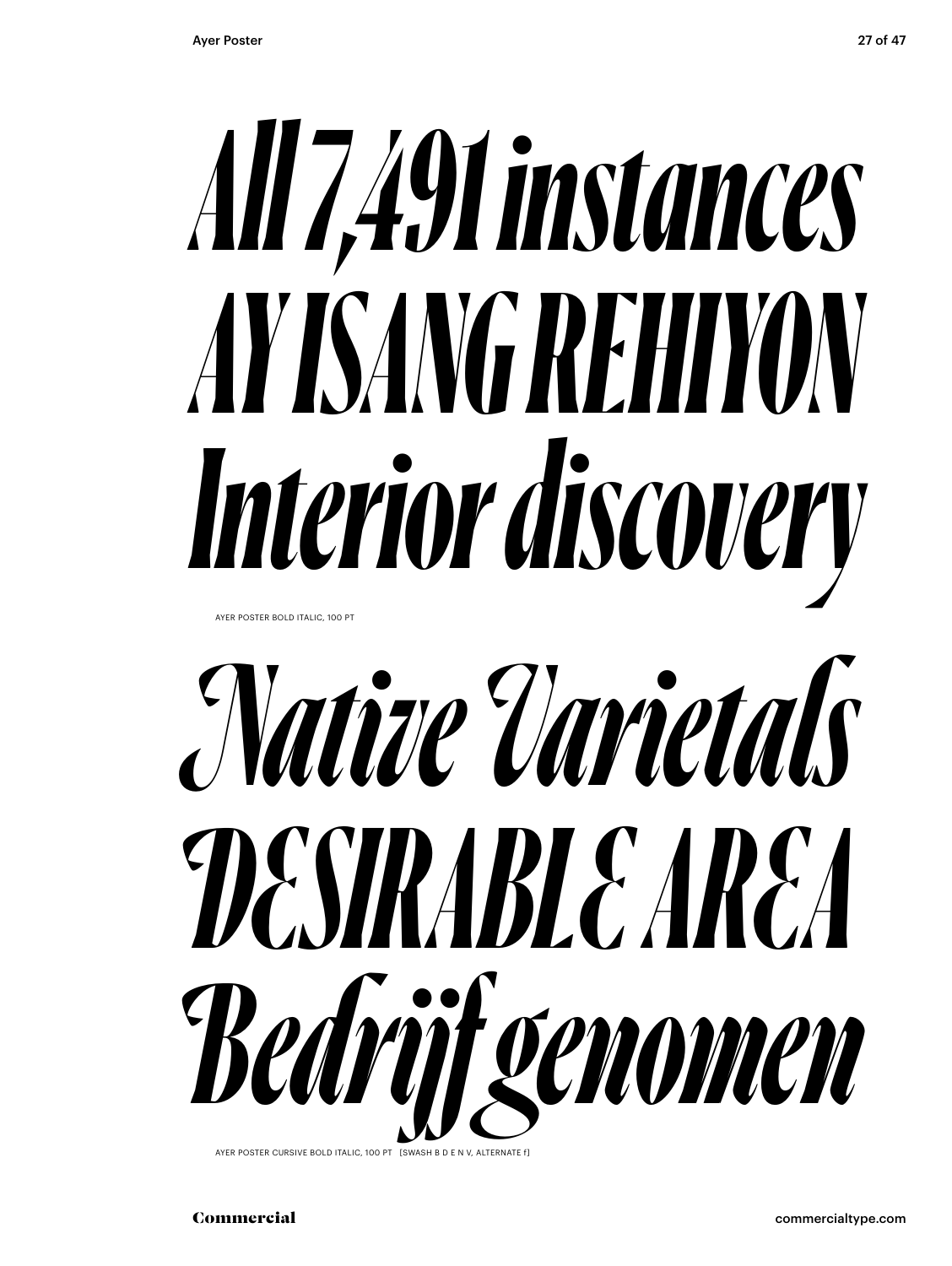

AYER POSTER ANGULAR BOLD ITALIC, 100 PT

### *Built from scratch A LOFTY IDEALISM Pakrautus 73 tonų*

AYER POSTER BLACKLETTER BOLD ITALIC, 100 PT [ALTERNATE A Y a]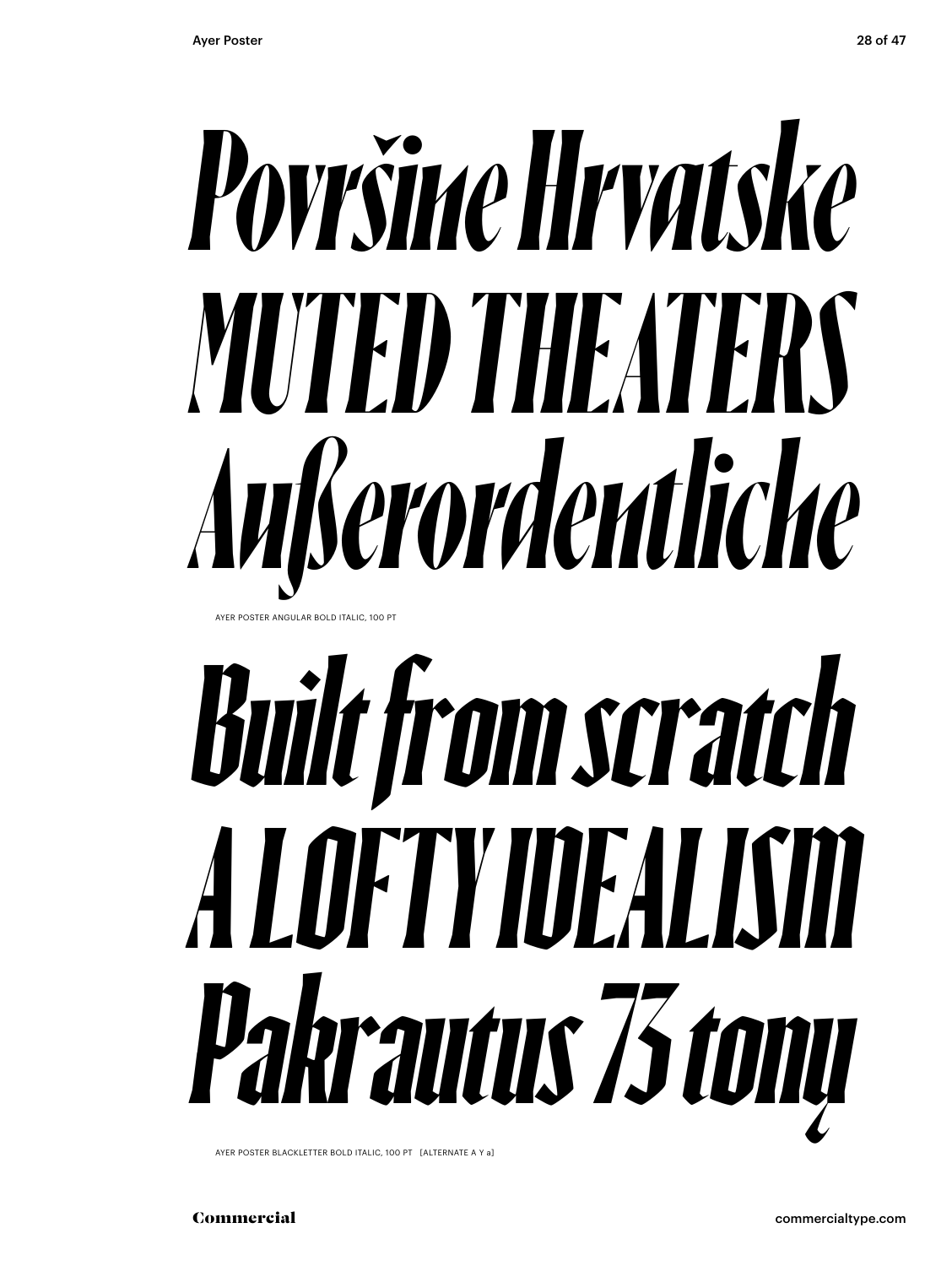



AYER POSTER CURSIVE BLACK ITALIC, 100 PT [ALTERNATE e v w y]

Commercial commercialtype.com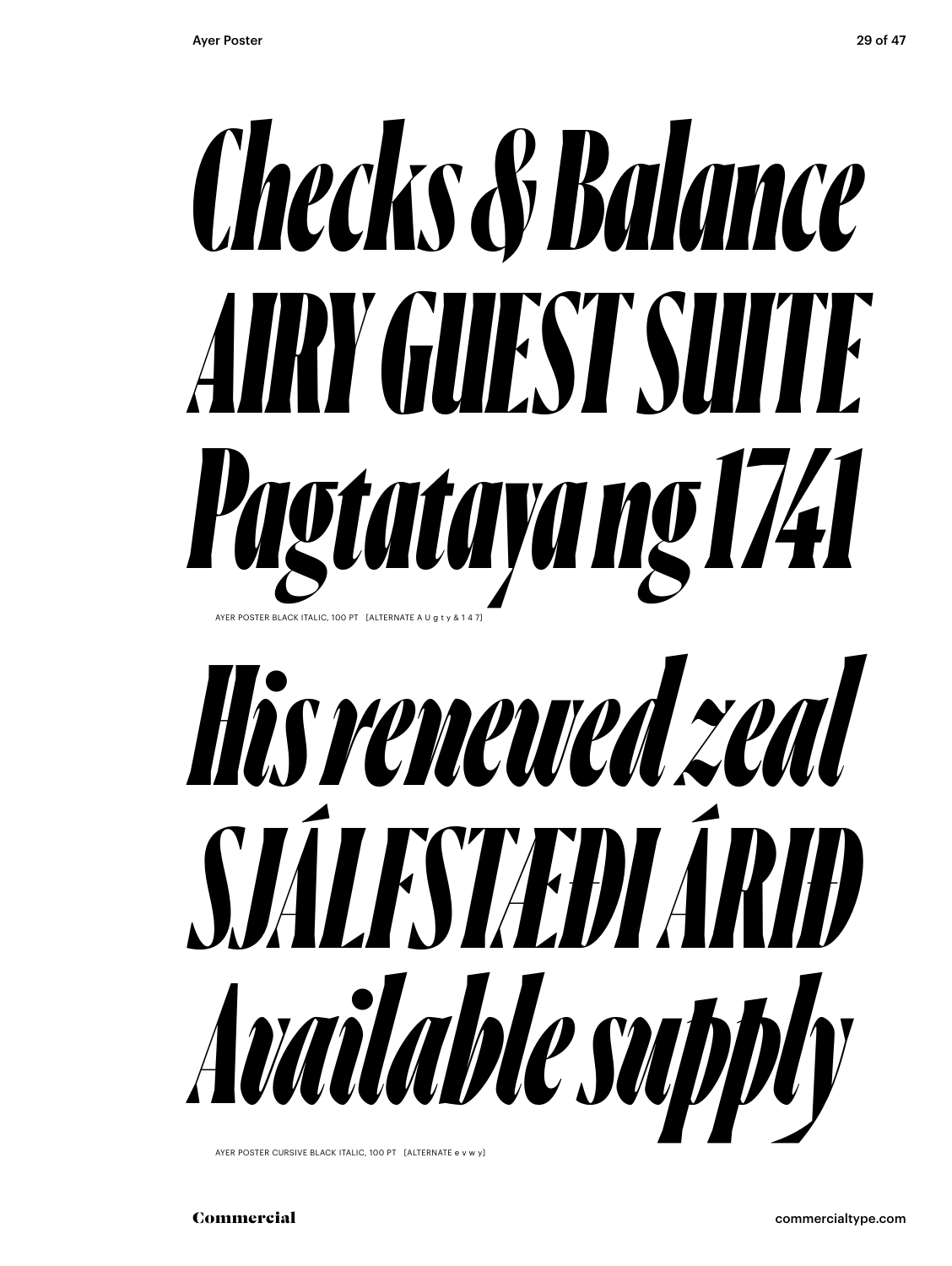

AYER POSTER BLACKLETTER BLACK ITALIC, 100 PT [ALTERNATE X]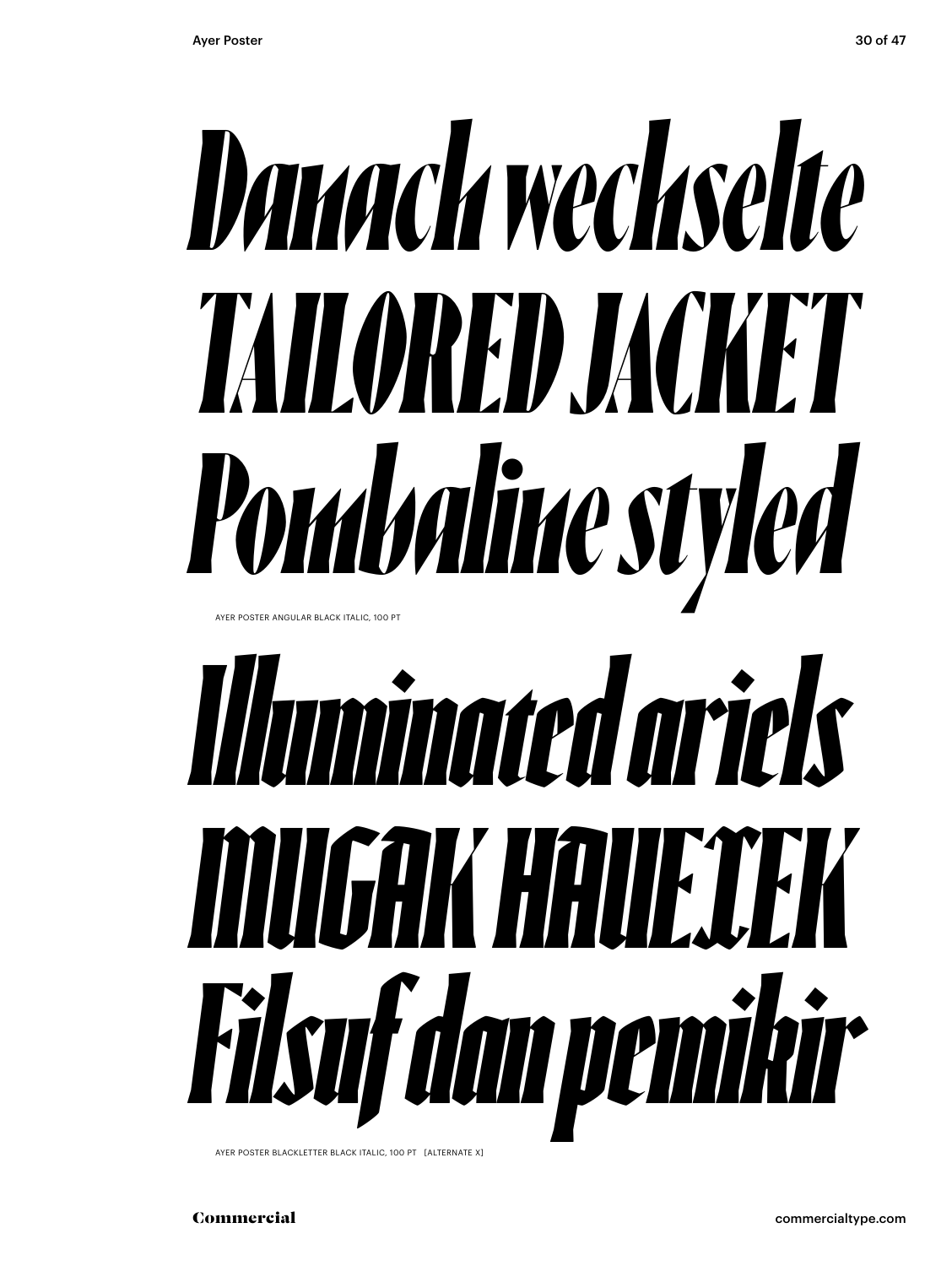

AYER POSTER BLACK, 100 PT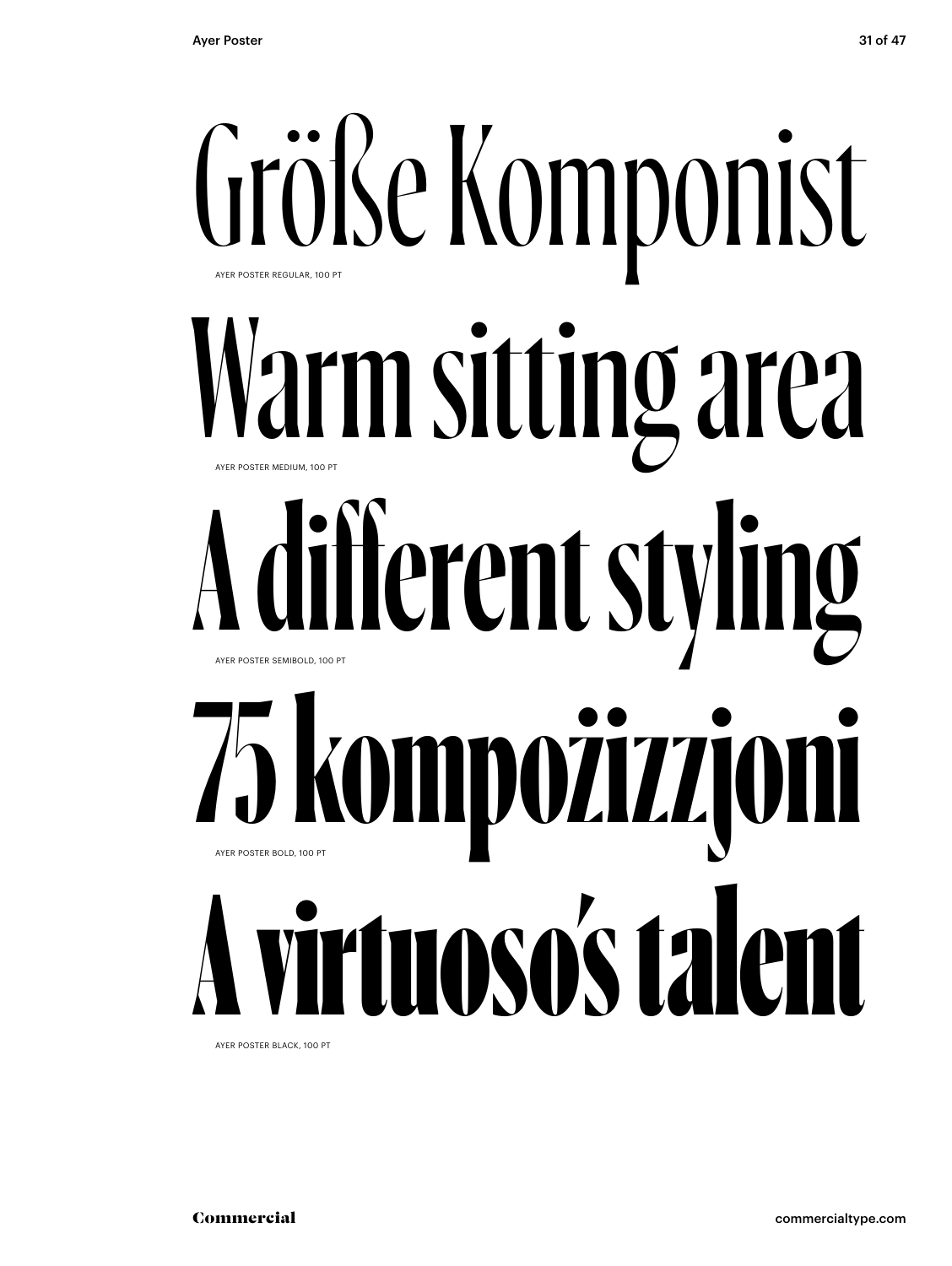

AYER POSTER BLACK ITALIC, 100 PT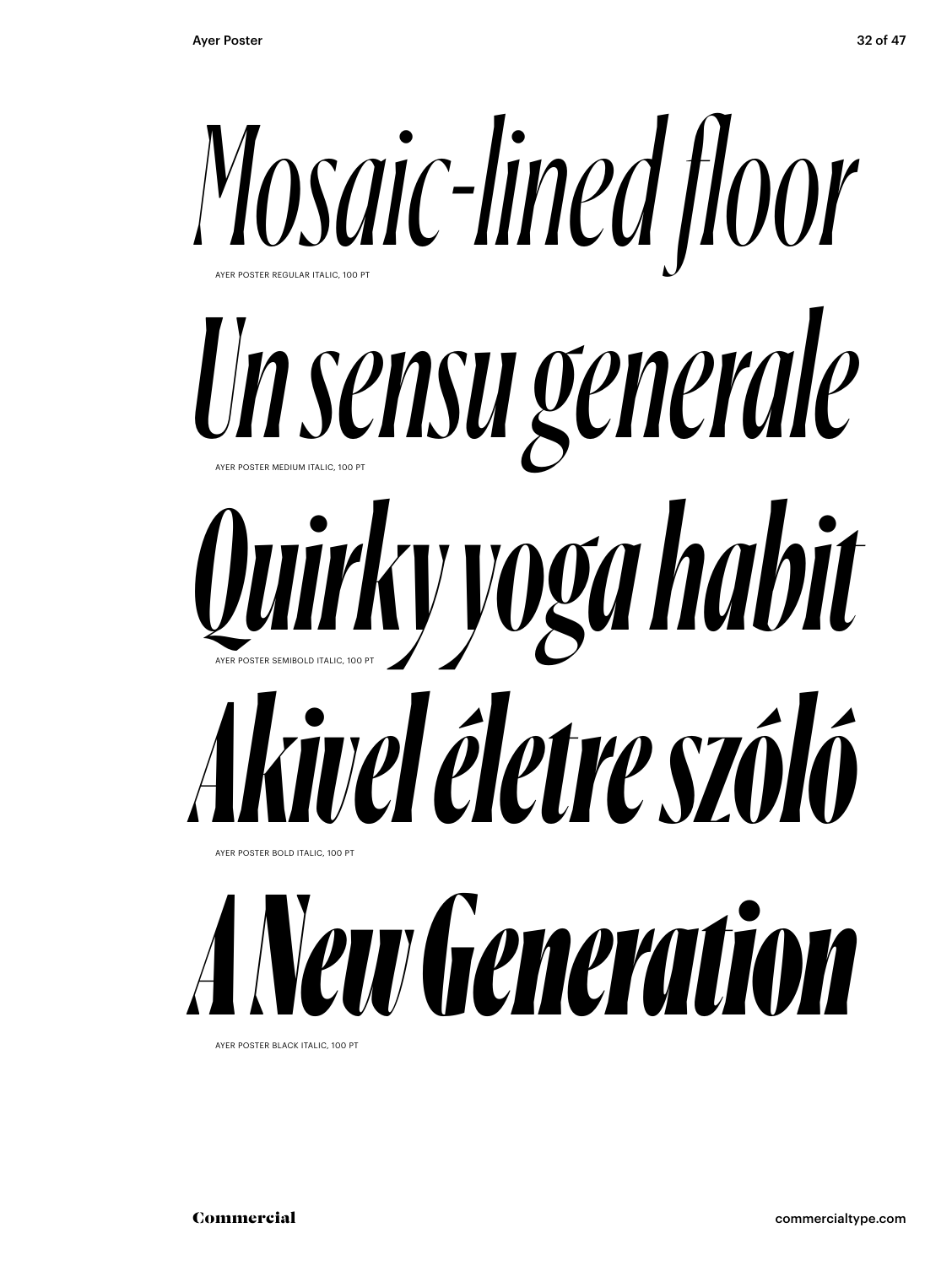





AYER POSTER CURSIVE BLACK ITALIC, 100 P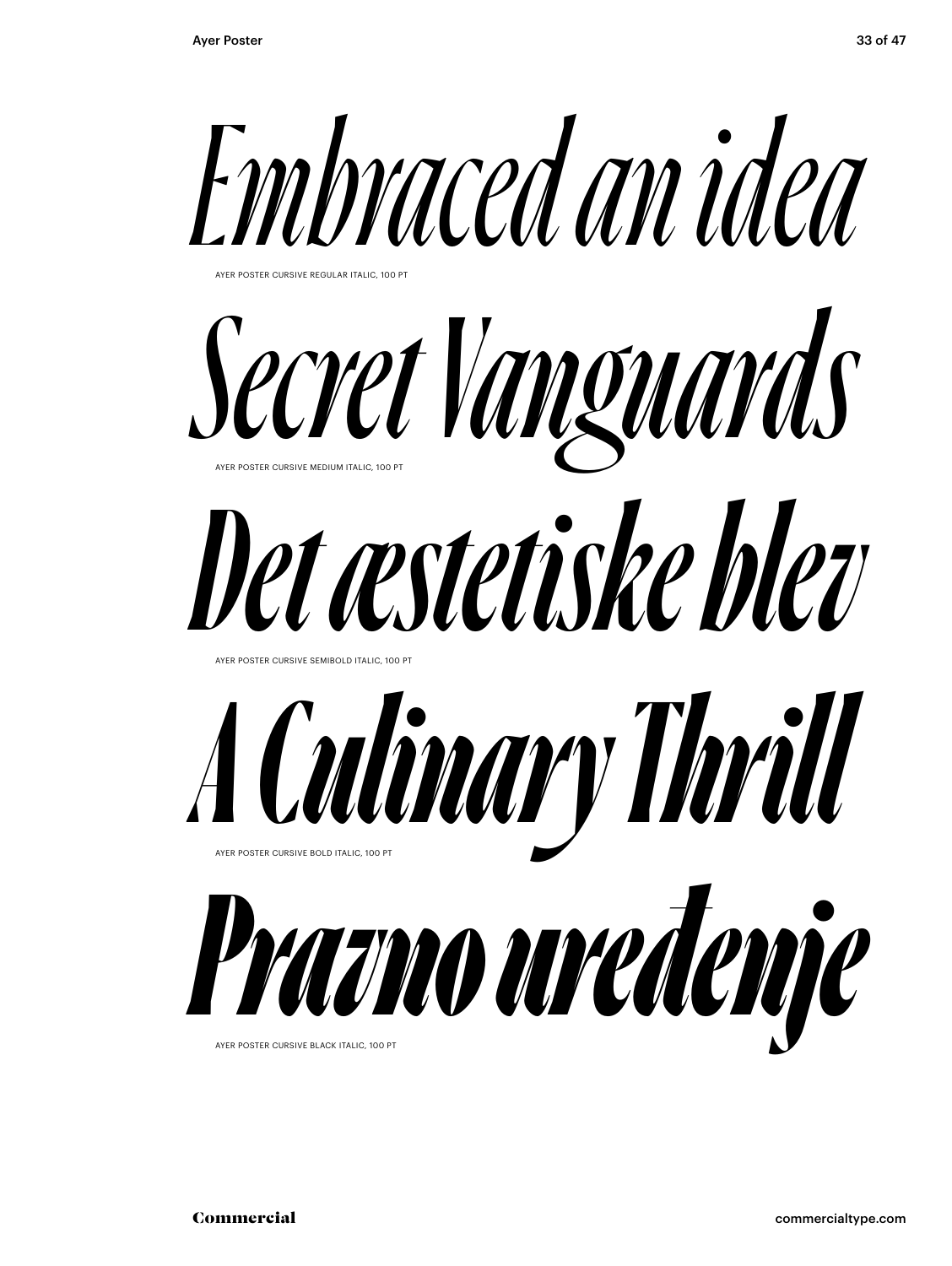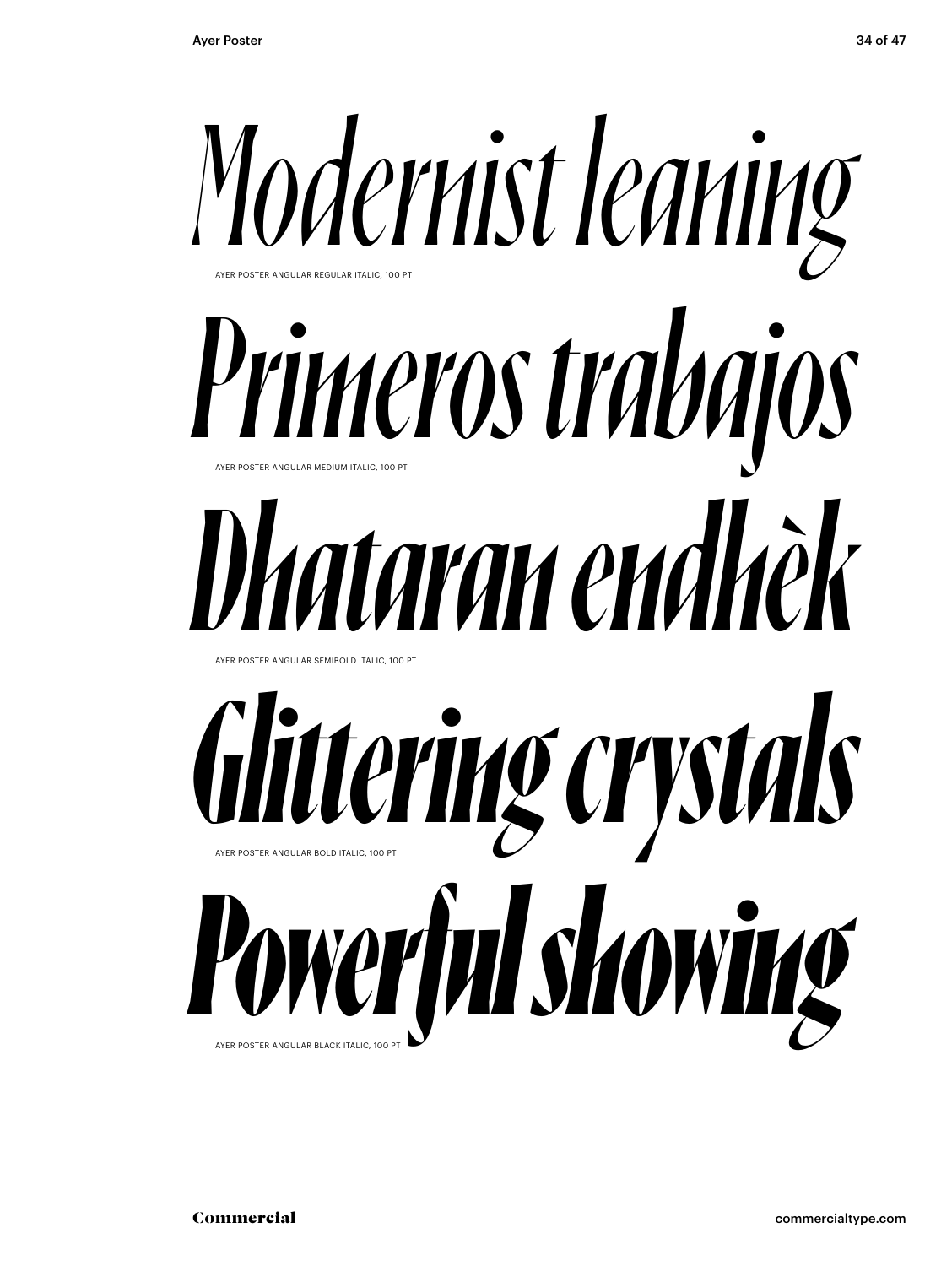

#### *Décor's exuberance* AYER POSTER BLACKLETTER MEDIUM ITALIC, 100 PT

#### *Les anciennes cités*

AYER POSTER BLACKLETTER SEMIBOLD ITALIC, 100 PT



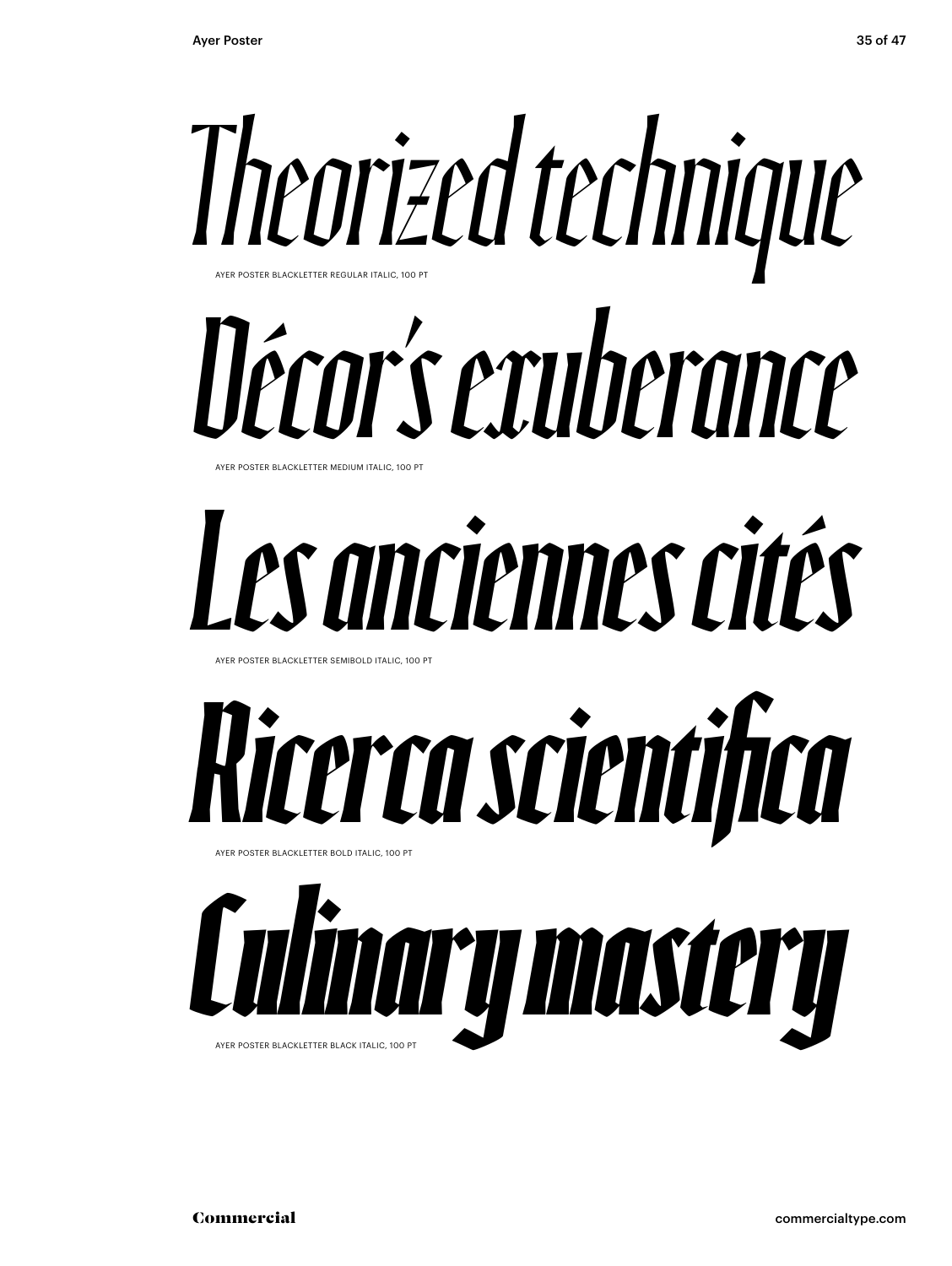**LOWERCASE** 

LIGATURES

default figures

ABCDEFGHIJKLMNOPQRSTUVWXYZ abcdefghijklmnopqrstuvwxyz  $[122, \ldots --(118]/80*$  (a)  $*$  (b)  $\cdots$  ,  $\sim$   $\sim$   $\frac{1}{2}$  (e)  $\mathbb{R}^{\mathbb{N}}$ STANDARD PUNCTUATION  $|\zeta^{---}(|[]\{\}\rangle/|\langle\omega\rangle\rangle\rangle$ ALL CAP PUNCTUATION fb ff fh fi fj fk fl ffb ffh ffi ffj ffk ffl  $$EEY1234567890$ cf%%<sup>20</sup>#°<+=-x:> PROPORTIONAL LINING PREBUILT FRACTIONS  $\frac{1}{2}$   $\frac{1}{3}$   $\frac{2}{3}$   $\frac{1}{4}$   $\frac{3}{4}$ AQQUWZ efgtwz ¿¿?& € 12345679 STYLISTIC ALTERNATES includes accented characters fb ff fh fi fi fk fl ffb ffh ffi ffi ffk ffl ÁÂÀÄÅĂĂĂĄÁÆÆÇĆČČČĎĐÉÊÈËĔĒĘĞĜĢĠĦ ACCENTED UPPERCASE İĪJĨĬĴĶŁĹĽĻĿÑŃŇŅŊÓÔÒŎŎŐŌØŒŔŘŖ ŠŚŞŜSPŤŢŦŰÛŨŬŬŰŨŲŮŨŴŴŴŸ áâàäåããāąåææçččĉċďđðéêèëěēęğĝģġħĥ ACCENTED LOWERCASEvidüü videlle medelem ve kesses videlle medelem ve kesses videligi ve kesses şþťttúûùüŭűūųůũŵŵŵŵýŷỳijžźż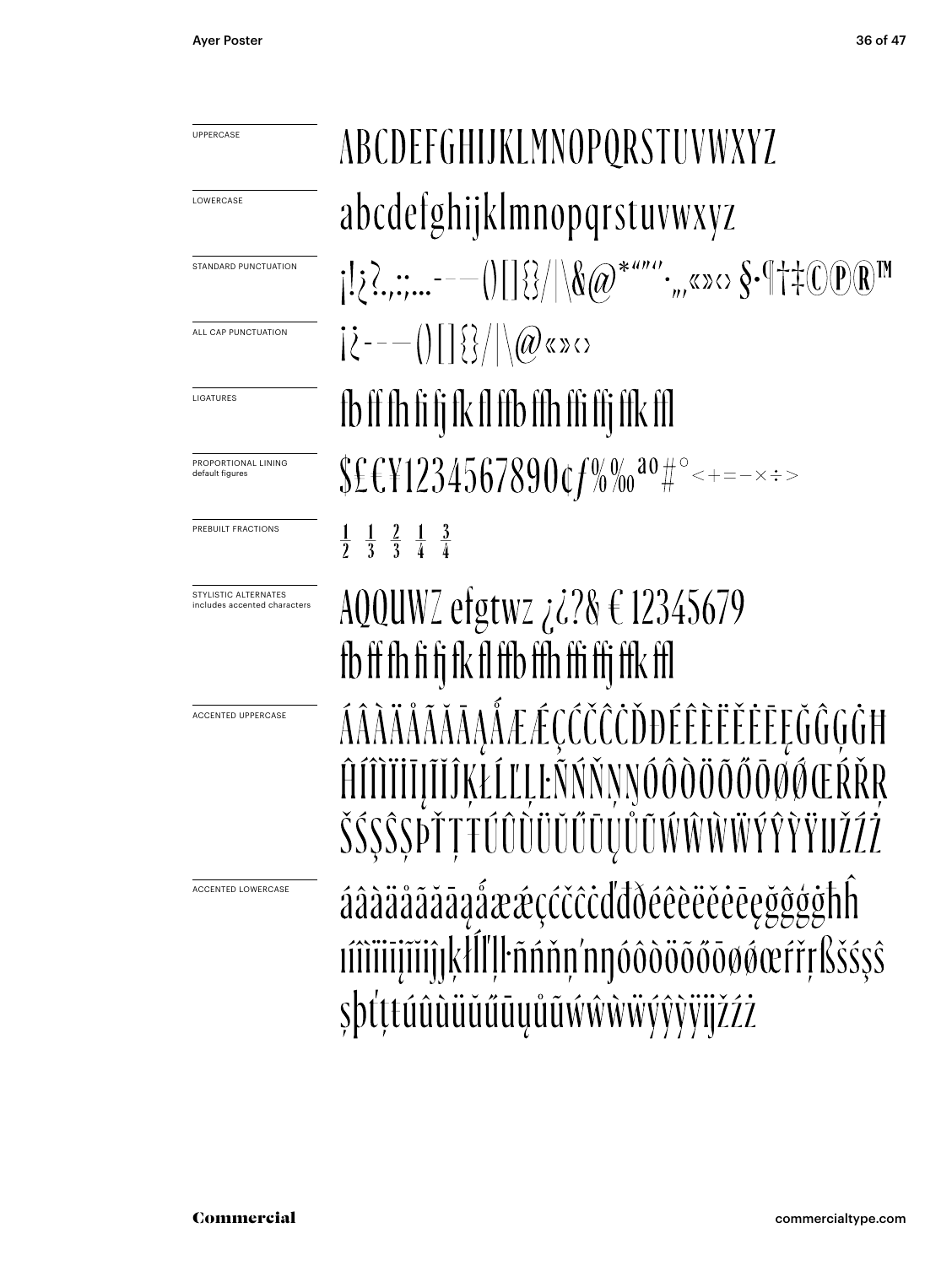**LOWERCASE** 

STANDARD PUNCTUATION

ALL CAP PUNCTUATION

LIGATURES

PROPORTIONAL LINING default figures

PREBUILT FRACTIONS

STYLISTIC ALTERNATES includes accented characters

ACCENTED UPPERCASE

ACCENTED LOWERCASE

ABCDEFGHIJKLMNOPQRSTUVWXYZ abcdefghijklmnopqrstuvwxyz  $j! \geq 2, \ldots ---(1)[\frac{1}{2}]/\sqrt{2}$  (a) \* ""', x > <>  $\int$  -  $\sqrt{7} \pm C$  (P) R M  $|\mathcal{E}^{---}(t)|\sqrt{\mathcal{E}^{2}/t}|\sqrt{a}\sqrt{a}x\sqrt{b}$ fb ff fh fi fi fk fl ffb ffh ffi ffi ffk ffl  $$£$ \{1234567890\tf%%ao#°<+=- $\times$  $\frac{1}{2}$   $\frac{1}{3}$   $\frac{2}{3}$   $\frac{1}{4}$   $\frac{3}{4}$ 

AQQUWZ efgtvwyz ¿¿?&& $\mathcal{O}\mathfrak{C} \in 12345679$ fb ff fh fi fi fk fl ffb ffh ffi ffi ffk ffl ÁÂÀÄÅĂĂĂĄÅÆÆÇCČČŎĎĐÉÊĔĔĔĔĘĞĜĢĠĦ ĤÍÎĨĨĬĬIJĨĬĴĶŁĹĽĻĿÑŃŇŅŊŐÔŎŎŎŐŎŎŎŒŔŘŖ ŠŚ\$Ŝ\$PŤŢŦŰÛŨŨŬŰŨŲŮŨŴŴŴŴŶŶŶŸIJŽŹŻ

áâàäåããããaẩææçćčĉċďđðéêèëëëēęğĝģġħĥ tîdiitijitihkll[lŀñńňn'nnóôdöõőōø@efřrßš\$\$\$ şþťttúûùüŭűūųůũŵŵŵŭýŷỳÿjžźż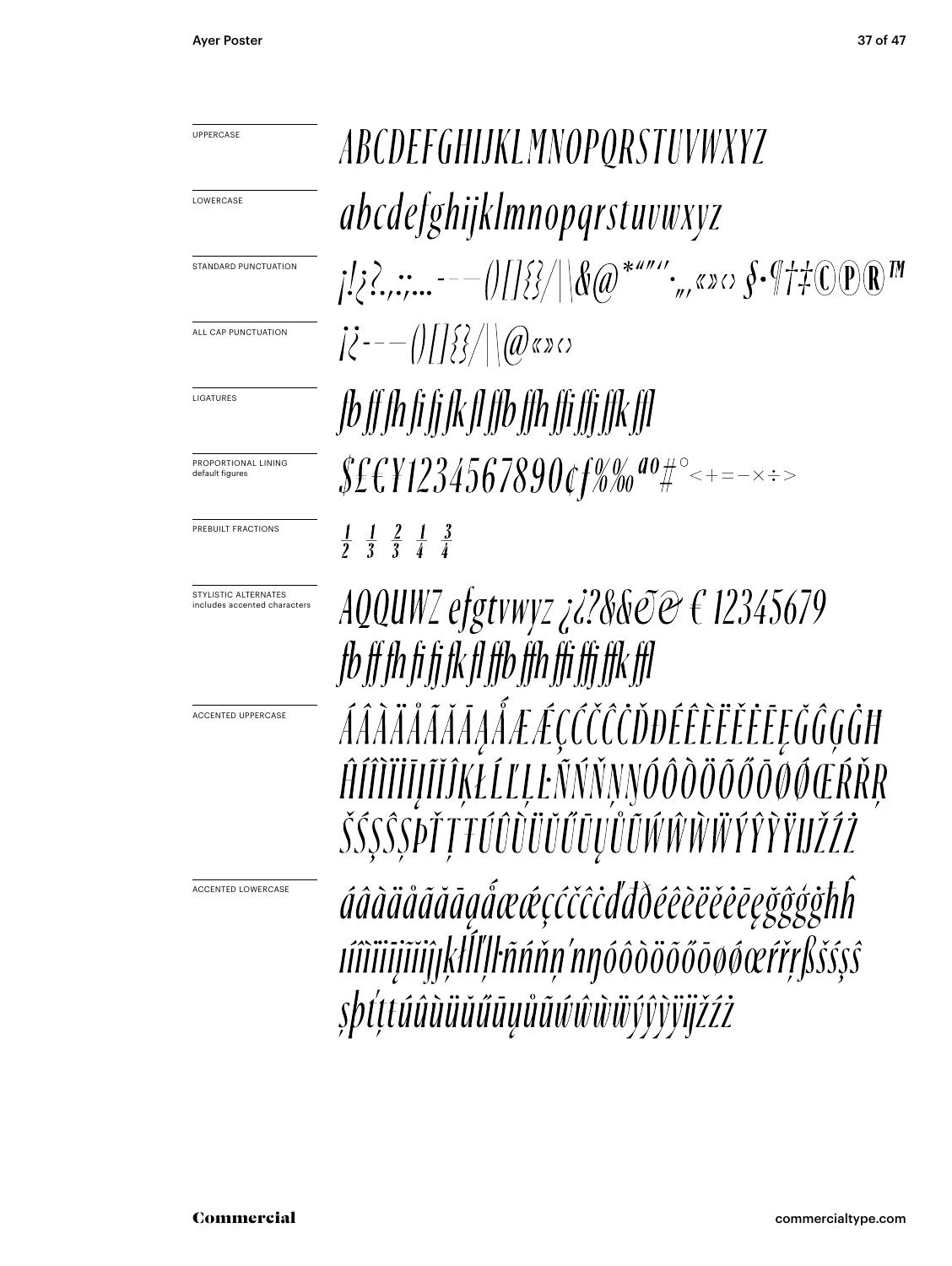**LOWERCASE** 

STANDARD PUNCTUATION

ALL CAP PUNCTUATION

LIGATURES

PROPORTIONAL LINING default figures

PREBUILT FRACTIONS

SWASHES includes accented characters

STYLISTIC ALTERNATES includes accented characters and ligatures

ACCENTED UPPERCASE

ACCENTED LOWERCASE

ABCDEFGHIJKLMNOPQRSTUVWXYZ abcdefghijklmnopqrstuvwxyz  $|\vec{k}^{---}(t)|\sqrt{\frac{2}{3}}$  \ \  $(\mathcal{Q}$  & x c) fb ff fh fi fi fk fl ffb ffh ffi ffi ffk ffl  $\frac{1}{2}$   $\frac{1}{3}$   $\frac{2}{3}$   $\frac{1}{4}$   $\frac{3}{4}$  $\mathcal{A}\mathcal{B} \mathcal{C} \mathcal{D} \mathcal{E} \mathcal{F} \mathcal{G} \mathcal{H} \mathcal{I} \mathcal{H} \mathcal{L} \mathcal{H} \mathcal{N} \mathcal{O}$ PQRSTUVWXYZbdhkl AQQUWZ E F K N R efffgtvwyz *¿28&@@ € 12345679* ÁÂÀĂÅĂĂĂĄÅÆÆÇĆČČŎĎĐÉÊĔĔĔĔĔĘĞĜĢĠĦ ĤÍÎĨĨĬĬIJĨĬĴĶŁĹĽĻĿÑŃŇŅŊÓÔŎŎŎŐŎŎŔŒŔŘŖ ŠŚŞŜȘPŤŢŦŰÛŨÜŬŰŨŲŮŨŴŴŴŸŶŶŸIJŽŹŻ áâãäåãããa@åææçćčĉċďďðéêèëĕĕēeğĝģġħh títtüüjttipkllllhann'nyóôdöööösserry ßšśşŝşþtttúûùüŭűūųůũŵŵŵiyŷỳÿjžźż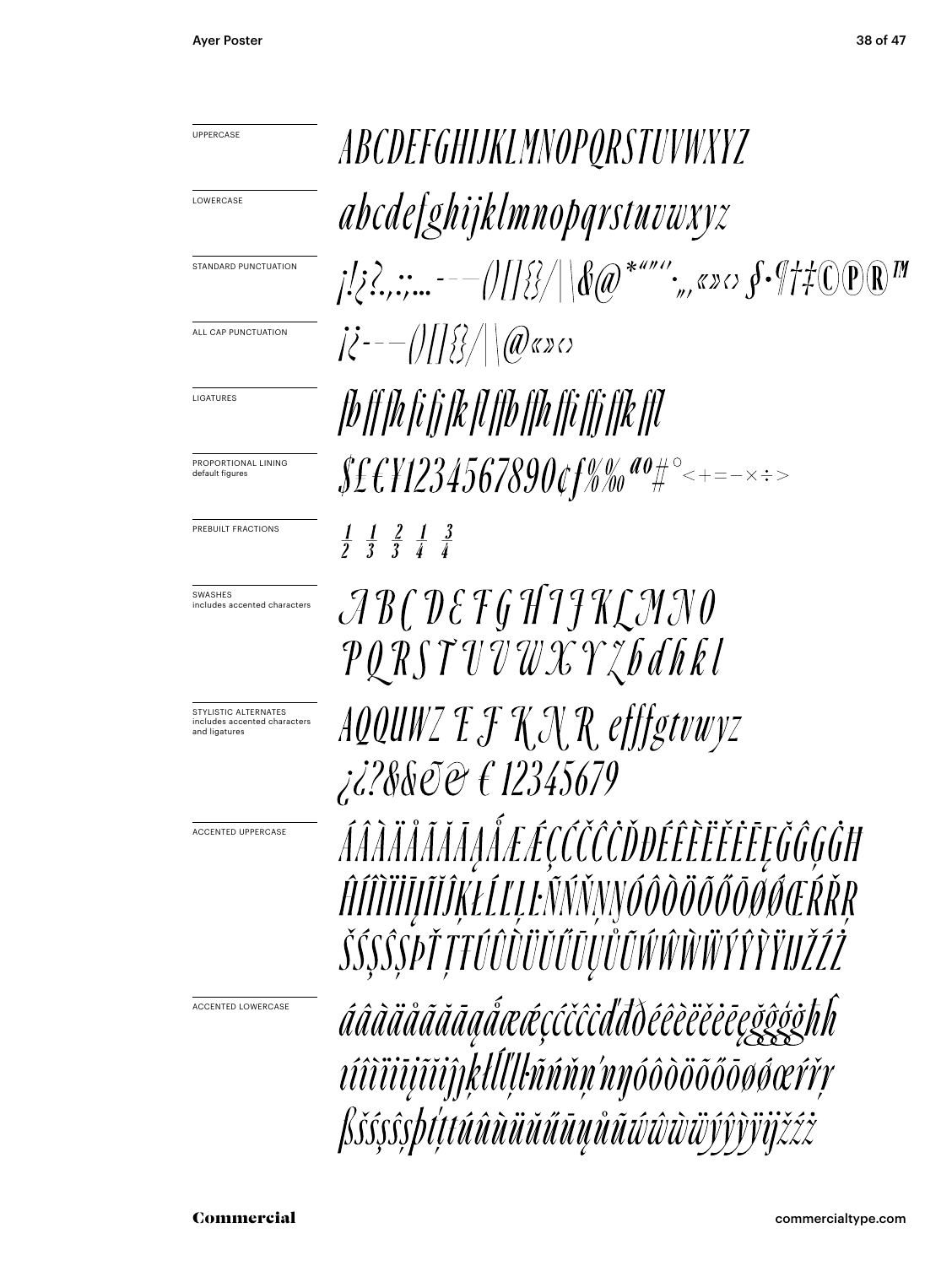**LOWERCASE** 

STANDARD PUNCTUATION

ALL CAP PUNCTUATION

LIGATURES

PROPORTIONAL LINING default figures

PREBUILT FRACTIONS

STYLISTIC ALTERNATES includes accented characters

ACCENTED UPPERCASE

ACCENTED LOWERCASE

ABCDEFGHIJKLMNOPQRSTUVWXYZ abcdefghijklmnopqrstuvwxyz  $\int_{\mathbb{R}}\sum_{i=1}^{N}$  :  $\sum_{i=1}^{N}$  = - -  $\int_{\mathbb{R}}\sqrt{\frac{2}{N}}\sqrt{\frac{2}{N}}$   $\int_{\mathbb{R}}\sqrt{\frac{2}{N}}$   $\int_{\mathbb{R}}\sqrt{\frac{2}{N}}$   $\int_{\mathbb{R}}\sqrt{\frac{2}{N}}$   $\int_{\mathbb{R}}\sqrt{\frac{2}{N}}$   $\int_{\mathbb{R}}\sqrt{\frac{2}{N}}$   $\int_{\mathbb{R}}\sqrt{\frac{2}{N}}$   $\int_{\mathbb{R}}\sqrt{\frac{2}{N}}$   $|\mathcal{X}^{---}(t)|\sqrt{\mathcal{E}^{2}/t}|\sqrt{a}\sqrt{a}x\sigma$ TV If Ih fi fi fk f1 ffb ffh ffi ffi ffk ff1  $\Sigma_{\text{E}}$  (Y1234567890cf%% ao#°<+=- $\times$ :>  $\frac{1}{2}$   $\frac{1}{3}$   $\frac{2}{3}$   $\frac{1}{4}$   $\frac{3}{4}$ 

AQQUWZ efgtvwyz  $\chi i$ ?&  $\epsilon$  12345679 fb ff fh fi fi fk fl ffb ffh ffi ffi ffk ffl ÁÂÀÄÅĂĂĂĄÅÆÆÇCČČŎĐÉÊĔĔĔĔĔĘĞĜĢĠĦ ĤÍÎĨĨĬĬĬĬĨĬŔŁĹĽĻĿÑŃŇŅŊŐÔŎŎŎŎŎŎŒŔŘŖ *ŠŚŞŜŞÞŤŢŦŰÛŨÜŬŰŨŲŮŨŴŴŴŸŶŶŸIJŽŹŻ* 

áâàäåãăāa@@@@@@@@@@@@@@@@@@@@@@@@ tîtilijilijek a sava ve kili ku sava se sa se sa se sa se sa se sa se sa se sa se sa se sa se sa se *şîşbtttúûùüŭŭūyůũŵŵŵŵÿŷỳÿijžźż*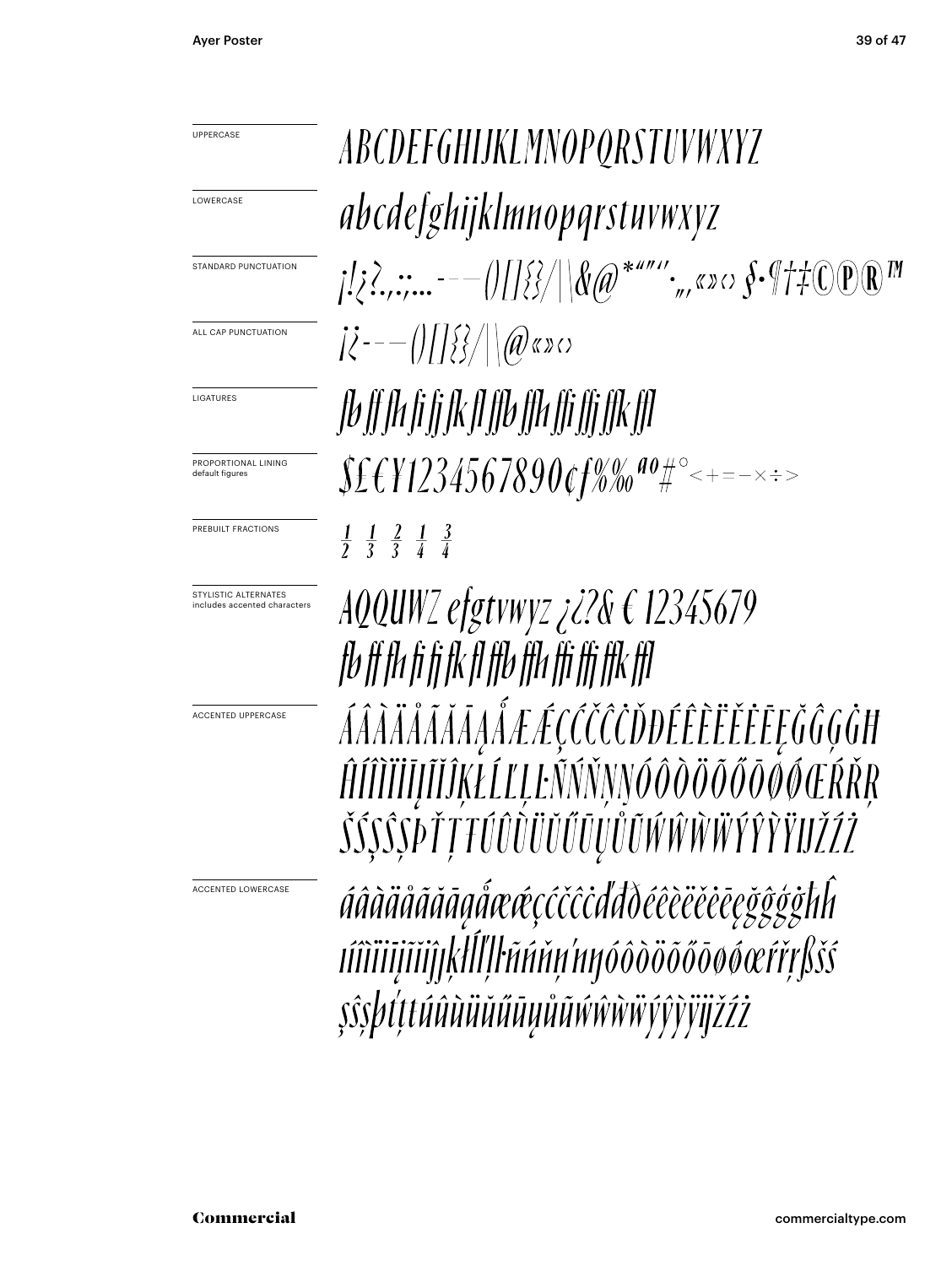**LOWERCASE** 

STANDARD PUNCTUATION

ALL CAP PUNCTUATION

LIGATURES

PROPORTIONAL LINING default figures

PREBUILT FRACTIONS

STYLISTIC ALTERNATES includes accented characters

ACCENTED UPPERCASE

ACCENTED LOWERCASE

ABCDEFGHIJKLMNOPQRSTUVWXYZ abcdefghijklmnopgrstuvwxyz  $|L^2_{k_1},L^2_{k_2},...=-|1|$   $|1/2|$   $|\&$   $\omega^{*}$   $\omega^{*}$   $\cdots$   $\omega^{*}$   $\sim$   $\int$   $\cdot$   $\psi^{*}$   $\psi^{*}$   $\psi^{*}$   $\psi^{*}$   $\psi^{*}$ fbfffhfifikflffbffhffiffkffl  $\Sigma_{\text{H}}$  $\frac{1}{2}$   $\frac{1}{5}$   $\frac{2}{5}$   $\frac{1}{4}$   $\frac{3}{4}$ 

AMNUUWIYZ avwyz & ŔŔŔŔŔŔŔŔŖŔĿĹĊĊĊĊŎŧĿĔĔĔĔĔĔĔĔŎĠĢĠĦ

ĤÍÎÌĬĬĬĬĬĨŔĿĹĽĻĿÑŃŇŅŊÓÔŎŎŎŎŎŎŔŒŔŘŖ ŠŚŞ\$\$PŤŢŦÚÛÙŬŬŬŨŲŮŨŴŴŴŸŶŶŸIJŽŹŻ

áâãäåããāgåææçćčĉċďđðéêèëěĕēçğĝģġħĥúîìïijĩij ĵŖŀĺĺŢŀñńňņ'nŋóôòöōŏōøøœŕřŗßšśşŝşþťttúûùüŭű ŪŲŮŨŴŴŴŴŲŶŨijĔŹŹ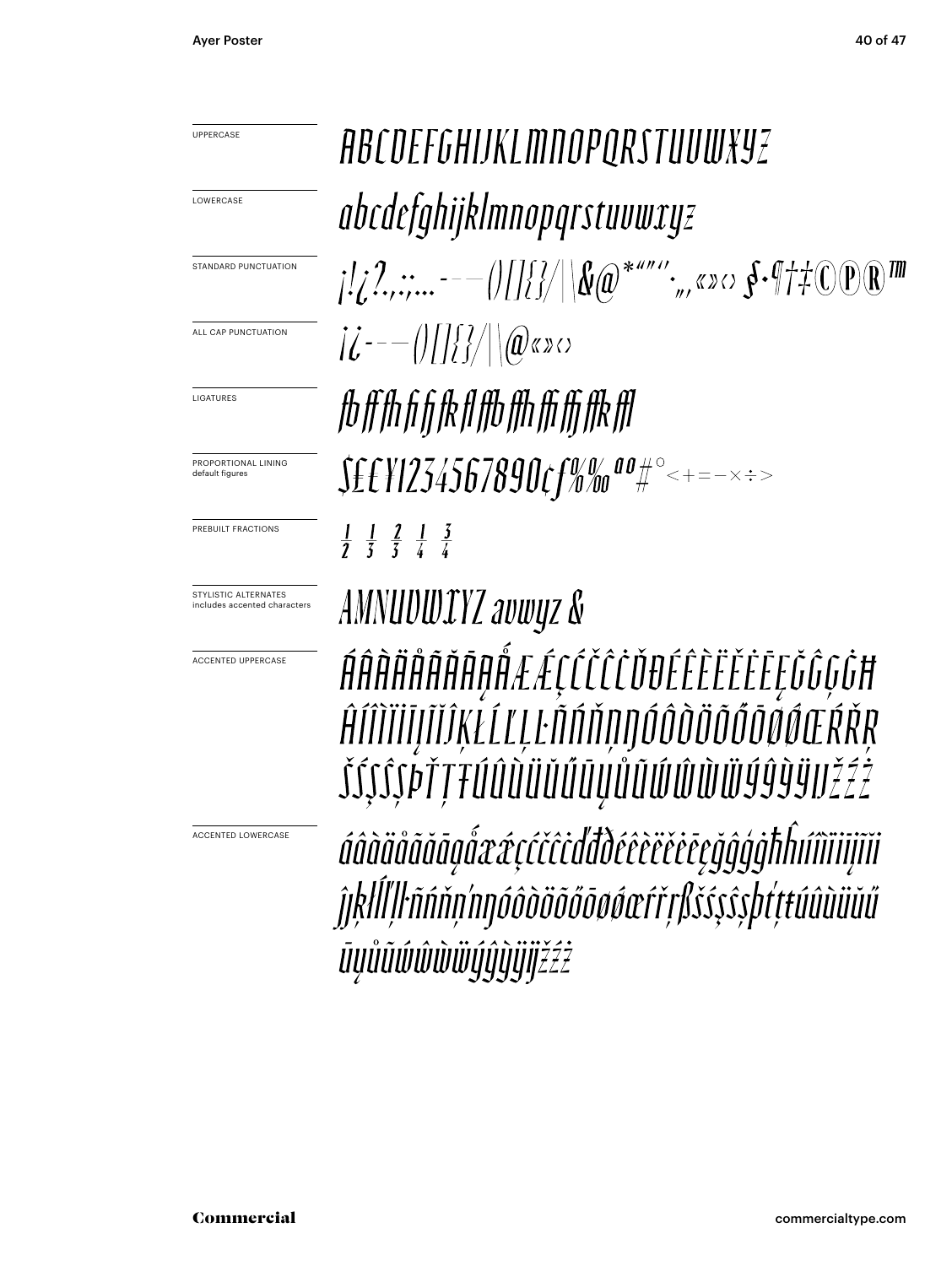**OPENTYPE FEATURES** FAMILY WIDE

opens up spacing, moves punctuation up

ALL CAPS

PROPORTIONAL LINING default figures

**DEACTIVATED ACTIVATED**

 $\phi$  in New «Jobs»  $\omega \in 246!$ ?  $\phi$  in EW «JOBS»  $\omega \in 246!$ ?

Updated:£1,825 €1,030

Original: **¥7,132 \$1,275**

Updated:£1,825 €1,030 Original: **¥7,132 \$1,275**

FRACTIONS 12 1/2 34 1/3 56 2/3 … 12  $\frac{1}{2}$  34  $\frac{1}{3}$  56  $\frac{2}{3}$  78  $\frac{1}{4}$  90  $\frac{3}{4}$ 

LANGUAGE FEATURE Polski (Polish) kreska accent

LANGUAGE FEATURE Română (Romanian) s accent ŹRÓDŁA Ślady *rozliczeń* ŹRÓDŁA Ślady *rozliczeń* FAIMOŞI conştiinţa *ştiri* FAIMOŞI conştiinţa *ştiri*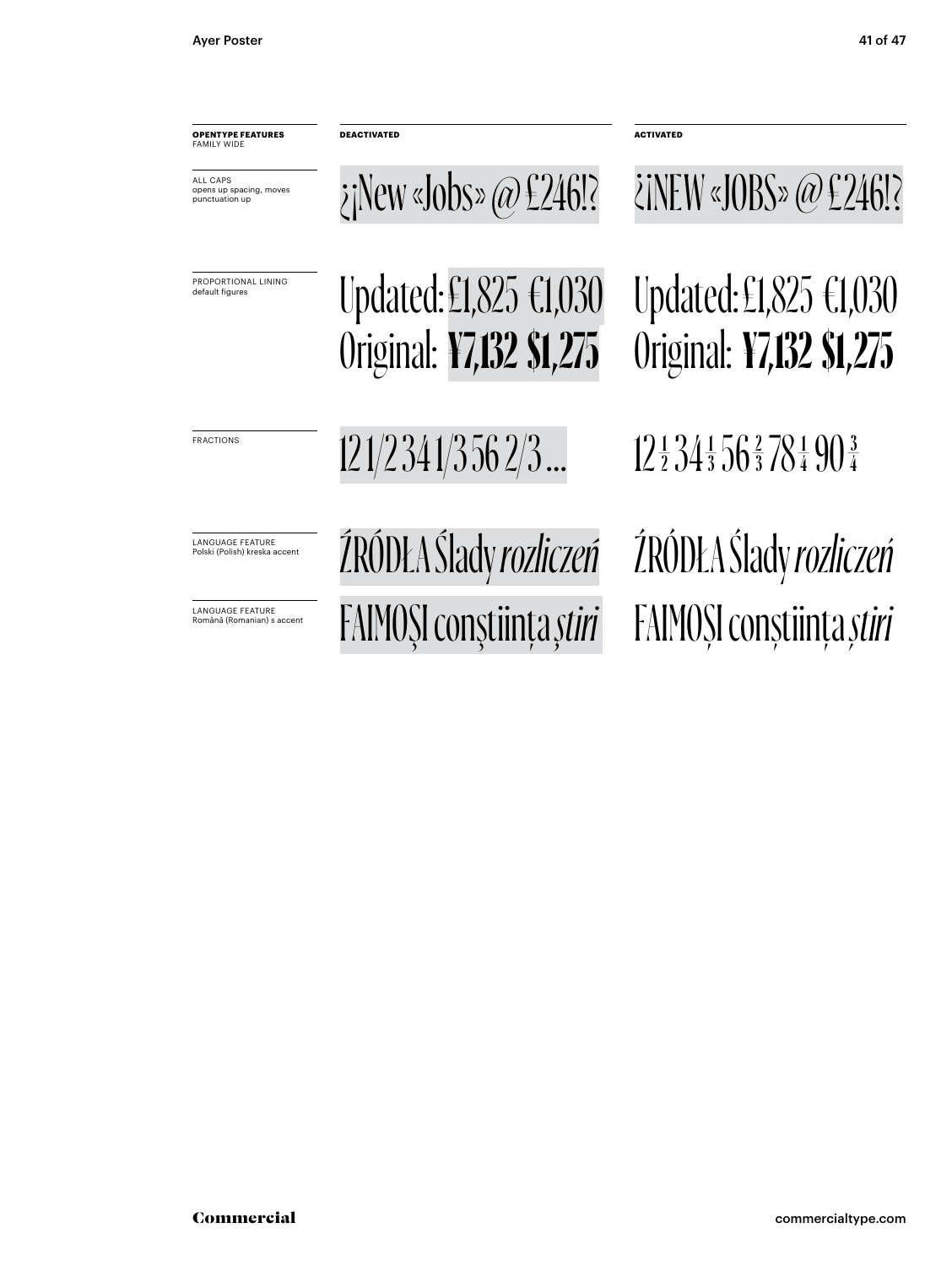#### **OPENTYPE FEATURES** ROMAN

STYLISTIC SET 01 alternate A f g t €

STYLISTIC SET 02 alternate e

STYLISTIC SET 03 alternate Q

STYLISTIC SET 04 alternate Q

STYLISTIC SET 05<br>alternate W w

STYLISTIC SET 06 alternate Z z

STYLISTIC SET 07 alternate U

STYLISTIC SET 08 alternate 1 2 3 4 5 6 7 9

STYLISTIC SFT 09 alternate ?

STYLISTIC SET 10

Questioned the Quarrel Questioned the Quarrel Questioned the Quarrel New surname ceremony New surname ceremony After Ann got€12,617 off After Ann got €12,617 off Crisp & Complex Criollos Crisp & Complex Criollos ¿A dondé vamos ahora? ¿A dondé vamos ahora? Net loss of ¥1,147,253,679 Net loss of ¥1,147,253,679 4 U.N. Under Secretaries 4 U.N. Under Secretaries New Zealand's Jazz Fests New Zealand's Jazz Fests West Africa's 5 wildlands West Africa's 5 wildlands

**DEACTIVATED ACTIVATED**

Questioned the Quarrel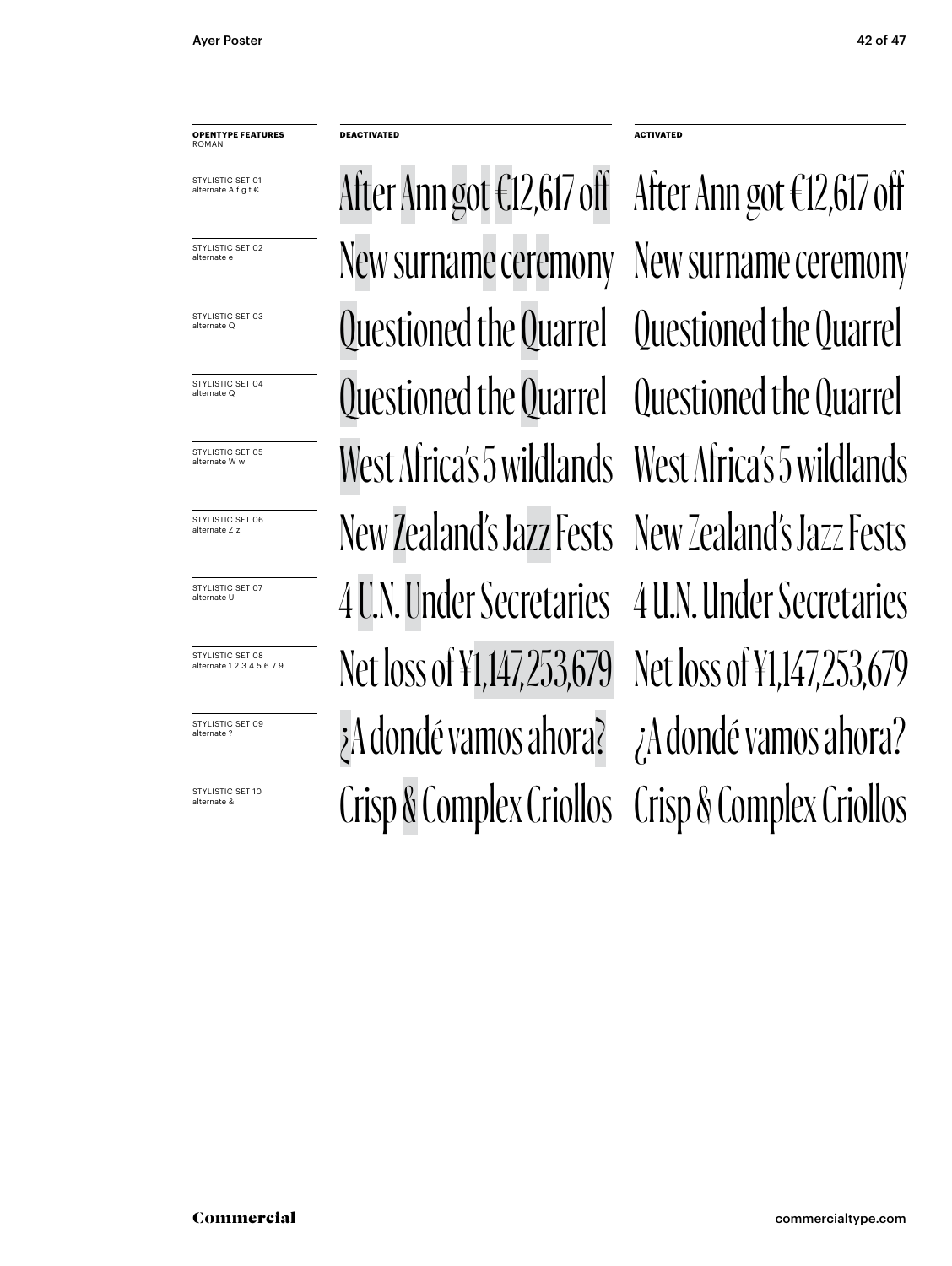#### **OPENTYPE FEATURES** ITALIC

STYLISTIC SET 01 alternate A f g t €

STYLISTIC SFT 02 alternate e

STYLISTIC SET 03 alternate Q

STYLISTIC SET 04 alternate Q

STYLISTIC SET 05<br>alternate W w v y

STYLISTIC SET 06 alternate Z z

STYLISTIC SET 07 alternate U

STYLISTIC SFT 08 alternate 1 2 3 4 5 6 7 9

STYLISTIC SET 09 alternate ?

STYLISTIC SET 10

alternate &

STYLISTIC SFT 12

alternate &

*Questioning the Quarrel Questioning the Quarrel Questioning the Quarrel New surname ceremony New surname ceremony After Ann got€12,617 off After Ann got €12,617 off* alternate & *Crisp & Complex Criollos Crisp & Complex Criollos ¿A dondé vamos ahora? ¿A dondé vamos ahora? Net loss of ¥1,147,253,679 Net loss of ¥1,147,253,679 Old U.N. Under Secretary Old U.N. Under Secretary New Zealand Jazz Bands New Zealand Jazz Bands IS Stylists & Tastemakers* **15 Stylists & Tastemakers 15 Stylists & Tastemakers** Wheat whisky in 17 vaults Wheat whisky in 17 vaults *Narrative & Storytelling Marrative & Storytelling Marrative & Storytelling* alternate & *New Ideals & Inspiration New Ideals & Inspiration*

**DEACTIVATED ACTIVATED**

*Questioning the Quarrel*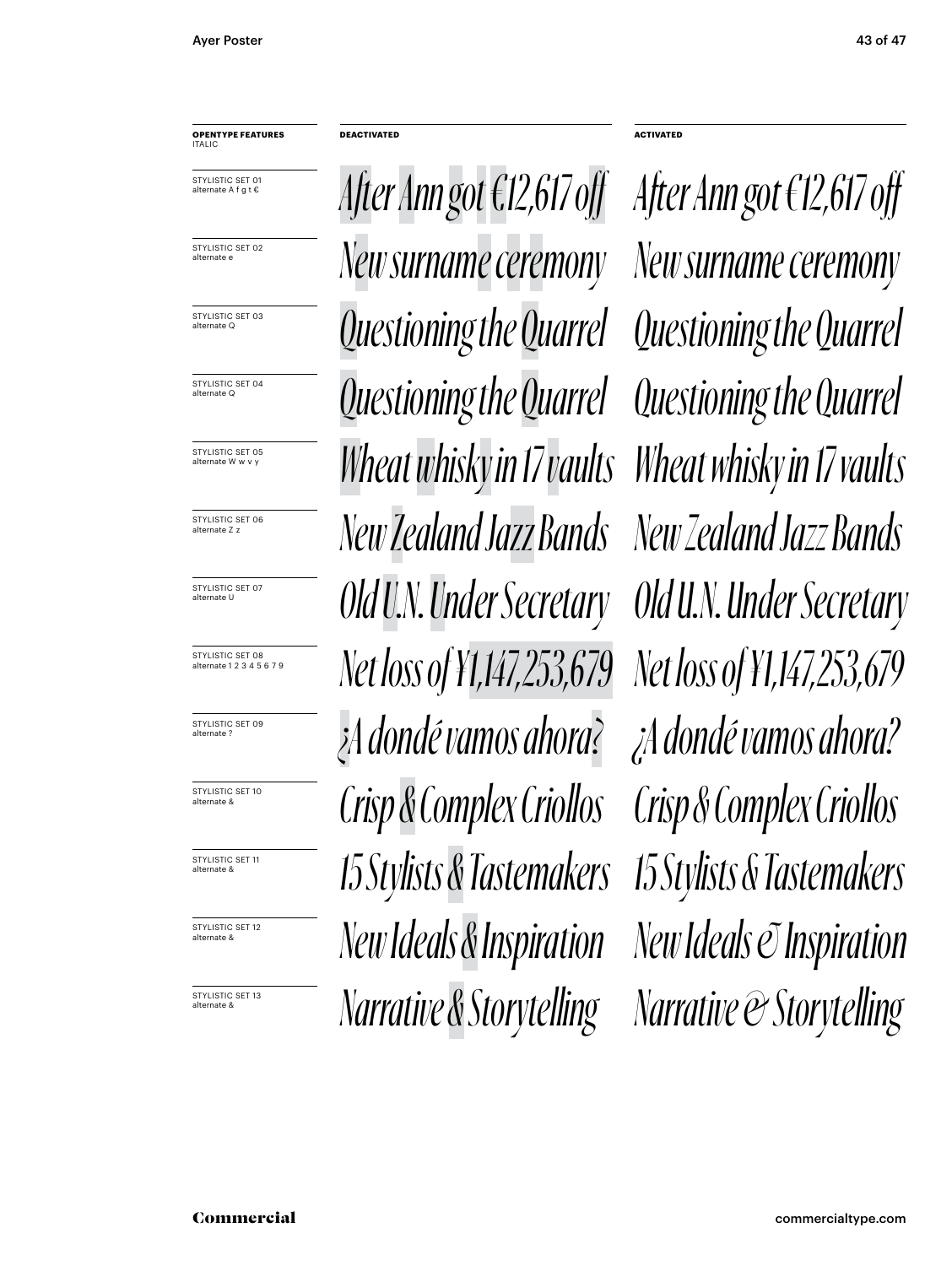#### **OPENTYPE FEATURES CURSIVE**

STYLISTIC SET 01 alternate A f g t €

STYLISTIC SFT 02 alternate e

STYLISTIC SET 03 alternate Q f

STYLISTIC SET 04 alternate Q f

STYLISTIC SET 05

STYLISTIC SET 06 alternate Z z

STYLISTIC SET 07 alternate U

STYLISTIC SFT 08 alternate 1 2 3 4 5 6 7 9

STYLISTIC SET 09 alternate ?

STYLISTIC SET 10

alternate &

STYLISTIC SFT 12

alternate &

STYLISTIC SET 14 + TITLING alternate titling K N R

STYLISTIC SET 15 + SWASH alternate swash E

*Questionable informant Questionable informant Questionable informant New surname ceremony New surname ceremony After Ann got€12,617 off After Ann got €12,617 off* alternate & *Crisp & Complex Criollos Crisp & Complex Criollos ¿A dondé vamos ahora? ¿A dondé vamos ahora? Net loss of ¥1,147,253,679 Net loss of ¥1,147,253,679 Old U.N. Under Secretary Old U.N. Under Secretary New Zealand Jazz Bands New Zealand Jazz Bands IS Stylists & Tastemakers 15 Stylists & Tastemakers 15 Stylists & Tastemakers* alternate W w v y *Wheat whisky in 9 vaults Wheat whisky in 9 vaults ISTYLISTICS* BET 18 *Narrative & Storytelling Marrative & Storytelling* alternate & *New Ideas & Inspiration New Ideas & Inspiration Nic Kearny Risks More Nic Kearny Risks More Evening Entertainment Evening Entertainment* 

**DEACTIVATED ACTIVATED**

*Questionable informant*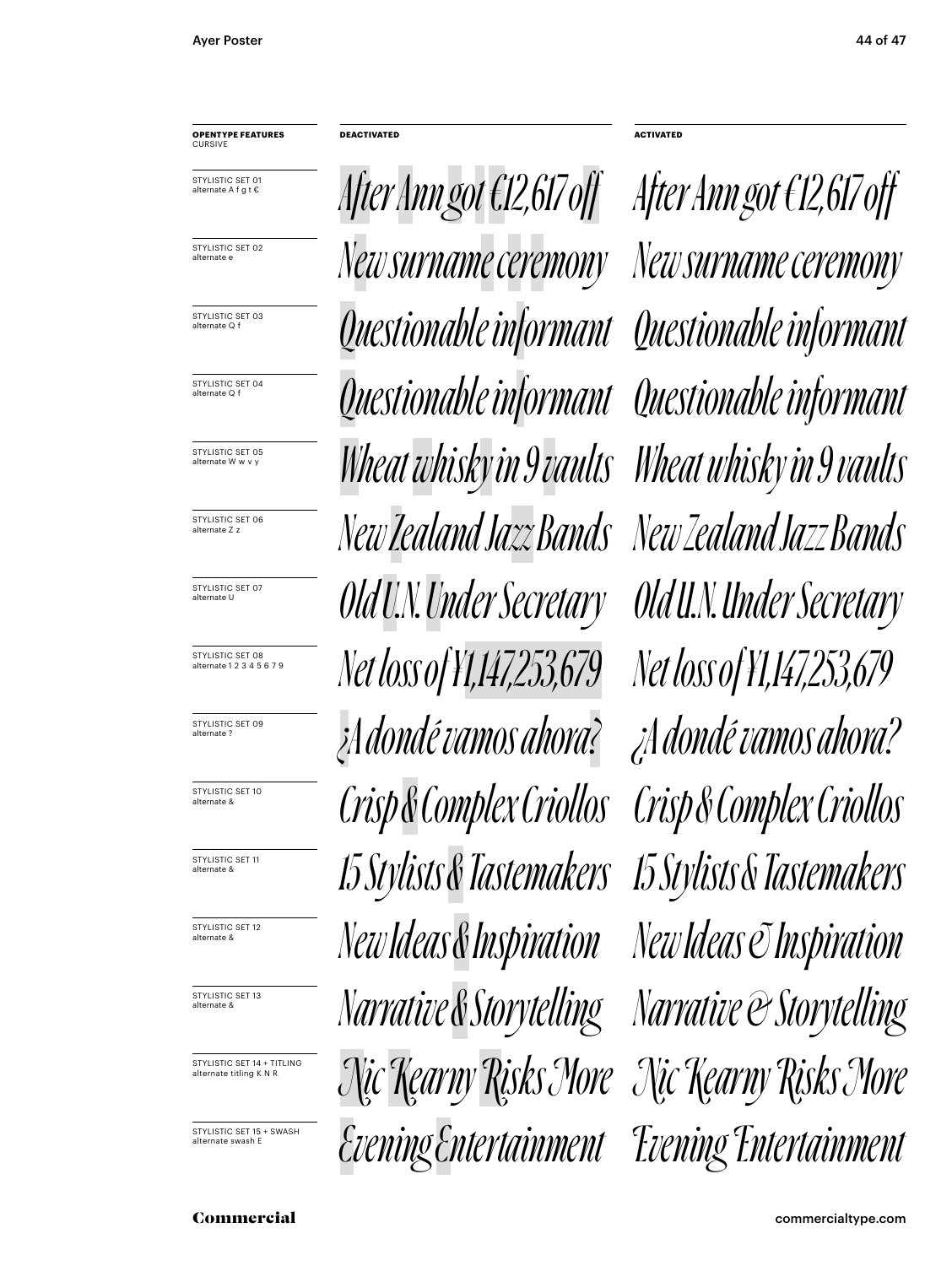SWASH A – Z, b d h k l

all swash capitals<br>titling F K N R

**OPENTYPE FEATURES** CURSIVE *(continued)* **DEACTIVATED ACTIVATED** TITLING ALTERNATES *The Royal French King Rich Factual Narrative The Jury's Final Verdict More Silvan-Era Charms Best 10 Hotels in Zagreb* **OPENTYPE FEATURES DEACTIVATED**

STYLISTIC SET 01

alternate A f g t €

ANGULAR

STYLISTIC SET 02 alternate e

STYLISTIC SET 03 alternate Q

STYLISTIC SET 04 alternate Q

STYLISTIC SET 05

STYLISTIC SET 06 alternate Z z

STYLISTIC SET 07 alternate U

STYLISTIC SET 08 alternate 1 2 3 4 5 6 7 9

STYLISTIC SET 09 alternate ?

alternate &

*Questioning the Quarrel Questioning the Quarrel Questioning the Quarrel New surname ceremony New surname ceremony After Ann got€12 ,617 off After Ann got €12 ,617 off ¿A dondé vamos ahora? ¿A dondé vamos ahora? Net loss of ¥1,147, 253,679 Net loss of ¥1,147, 253,679 Old U.N. Under Secretary Old U.N. Under Secretary New Zealand Jazz Bands New Zealand Jazz Bands* <sup>57741576</sup> SET TO **15 Stylists & Tastemakers** 15 Stylists & Tastemakers alternate W w v y *Western Scotch Whiskies Western Scotch Whiskies*

titling F K N R *The Royal French King Rich Factual Narrative The Jury's Final Verdict More Silvan-Era Charms Best 10 Hotels in Zagreb*

**ACTIVATED**

*Questioning the Quarrel*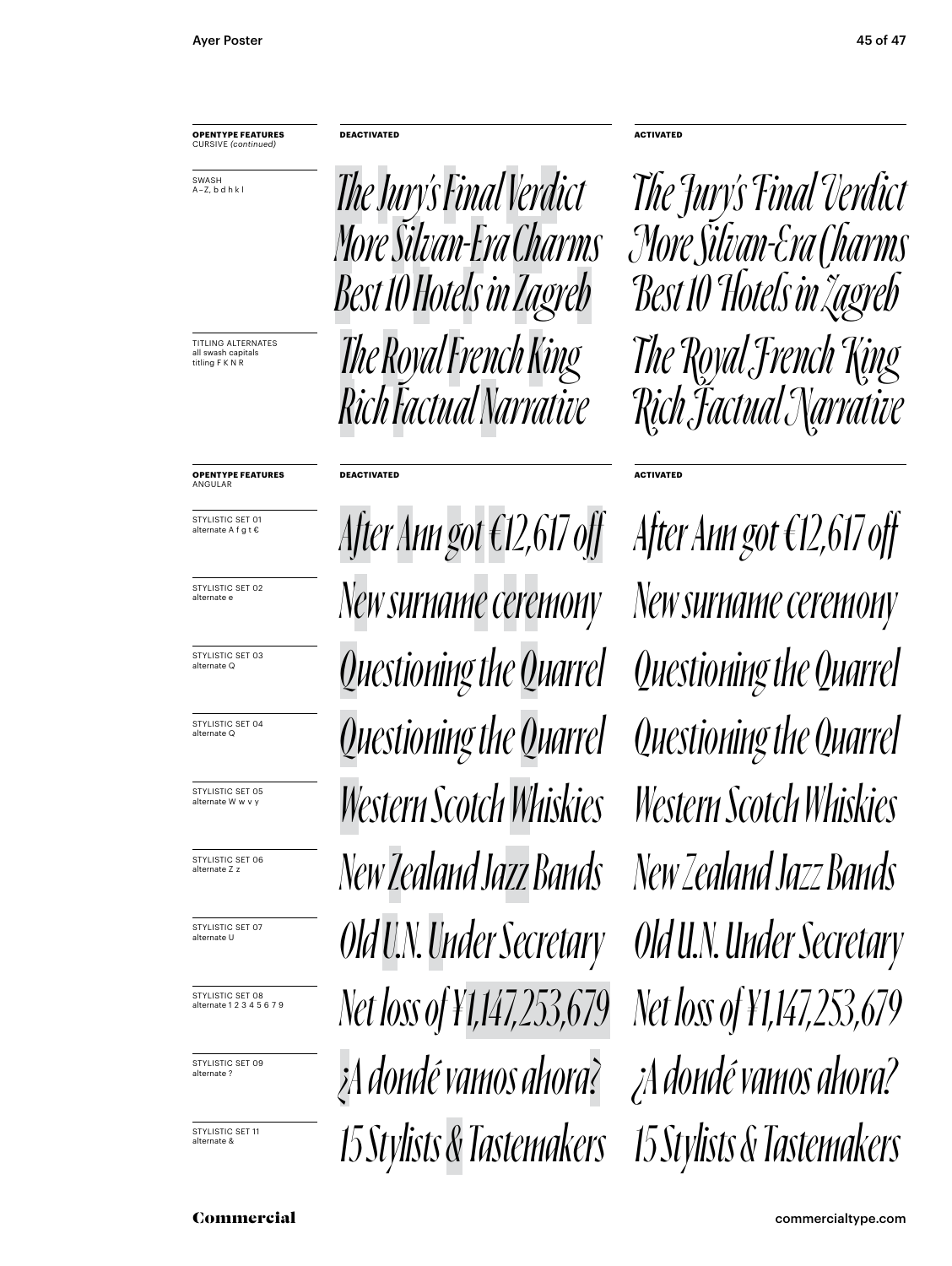**OPENTYPE FEATURES** BLACKLETTER

STYLISTIC SET 01 alternate A

STYLISTIC SFT 02

STYLISTIC SET 05<br>alternate V W X Y v w

STYLISTIC SET OF alternate Z z

STYLISTIC SET 07

alternate &

alternate a *Yearns for a state of grace Yearns for a state of grace Antecedents to Fine Artists Antecedents to Fine Artists* Picks U.N. Under Secretary Picks U.N. Under Secretary *New Zealand's 17 Jazz Clubs New Zealand's 17 Jazz Clubs* **FEW Stylists & Tastemakers** *Few Stylists & Tastemakers Few Stylists & Tastemakers alternate V W X Y* **v w Five Vineyards of the Year Five Vineyards of the Year** *Moves toward West Xi'an Moves toward West Xi'an*

**DEACTIVATED ACTIVATED**